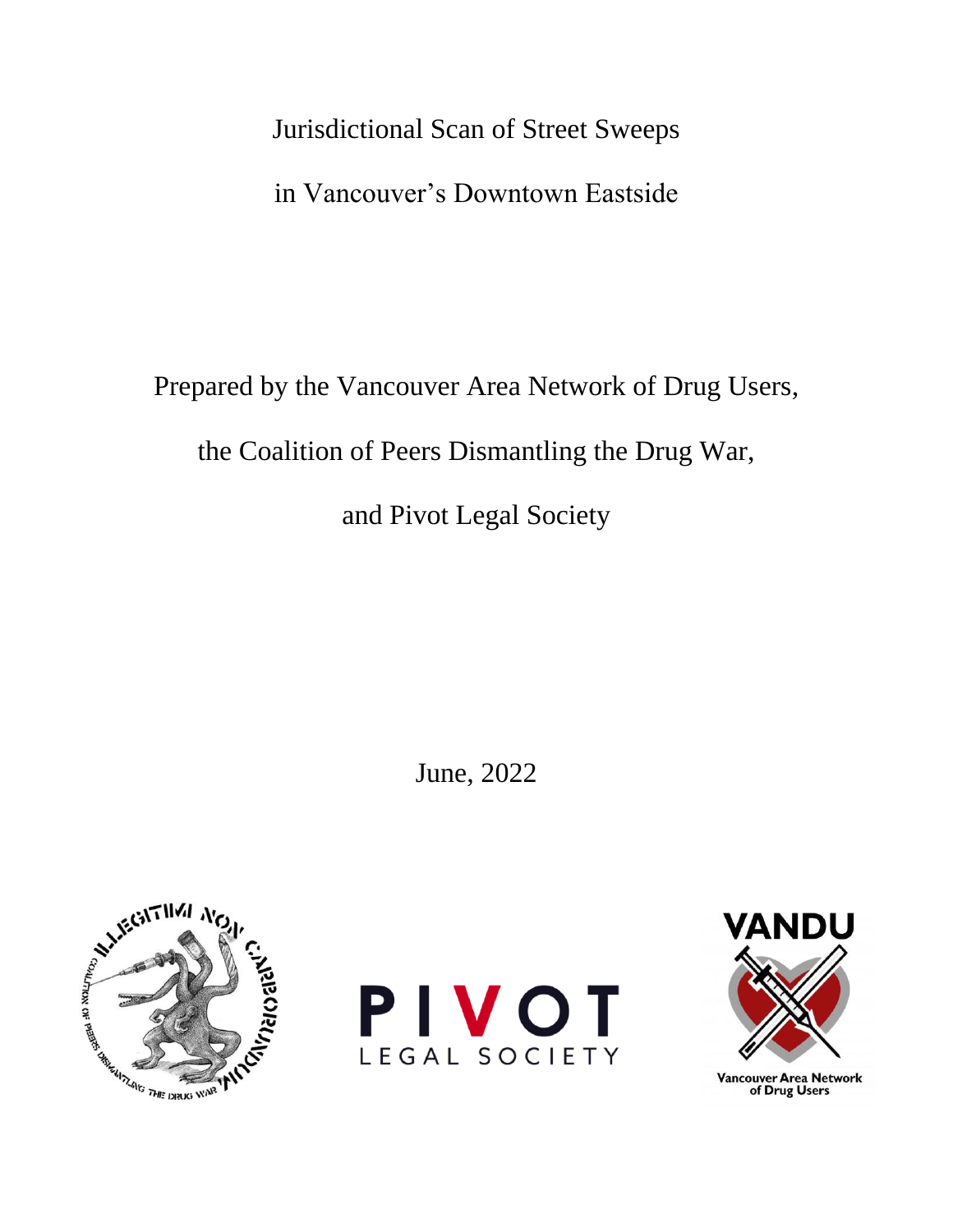# **Table of Contents**

| Conclusion: Proposing Comprehensive Alternatives to the Current Practice of Street Sweeps 18 |
|----------------------------------------------------------------------------------------------|
|                                                                                              |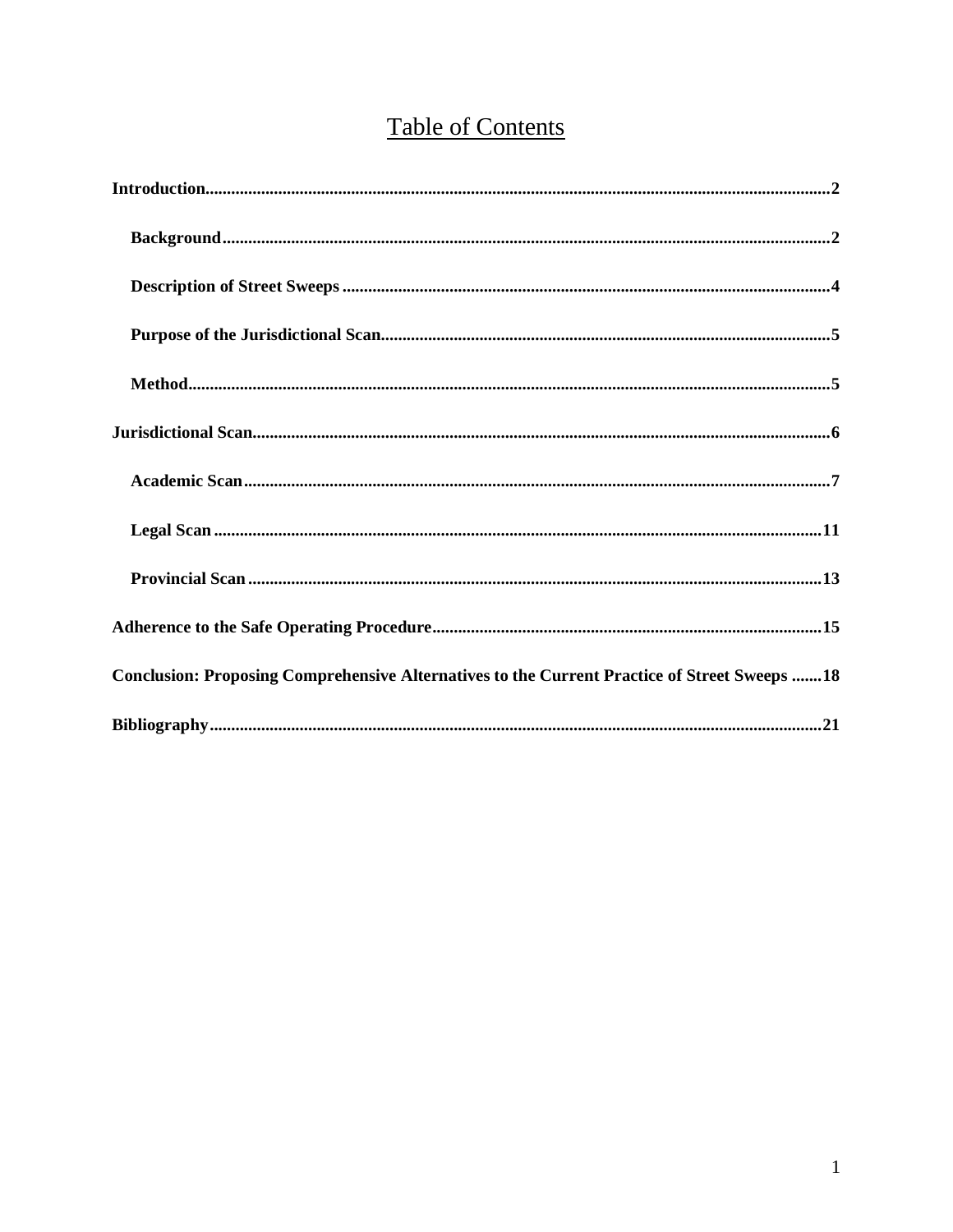## Introduction

<span id="page-2-0"></span>This document presents a jurisdictional scan of the practice known as "Street Sweeps" that aims to describe the nature, scope, and effects of its implementation in Vancouver's Downtown Eastside. It was produced in collaboration between the Vancouver Area Network of Drug Users ("VANDU"), the Coalition of Peers Dismantling the Drug War ("CPDDW"), and Pivot Legal Society, upon the receipt of funds from the City of Vancouver Social Policy & Projects.

#### Background

<span id="page-2-1"></span>VANDU is committed to increasing the capacity of people who use illicit drugs to live healthy and productive lives. VANDU is an organization by, with, and for people who use drugs across socalled Vancouver. VANDU has a Board and Membership comprised of people who have been criminalized for poverty, il/licit substance use, working in informal economies including sex work, "street disorder," and targeted because of racism. Members of VANDU also represent the organization and its membership at local, regional, provincial, national, and global opportunities, to promote social justice and human rights.

VANDU has previously undertaken large-scale campaigns regarding the criminalization of poverty, including police ticketing in the Downtown Eastside in the lead up to the 2010 Olympics, multiple service & policy complaints directed at the Police Board, and recent rapidresponse research regarding threshold amounts identified in the "Vancouver Model" of decriminalization.

CPDDW is a coalition comprised of current and former drug users in the Downtown Eastside working to change policy and empower people who use drugs, both by filling systemic gaps in healthcare provision, and through long-term systems change. CPDDW seek to reclaim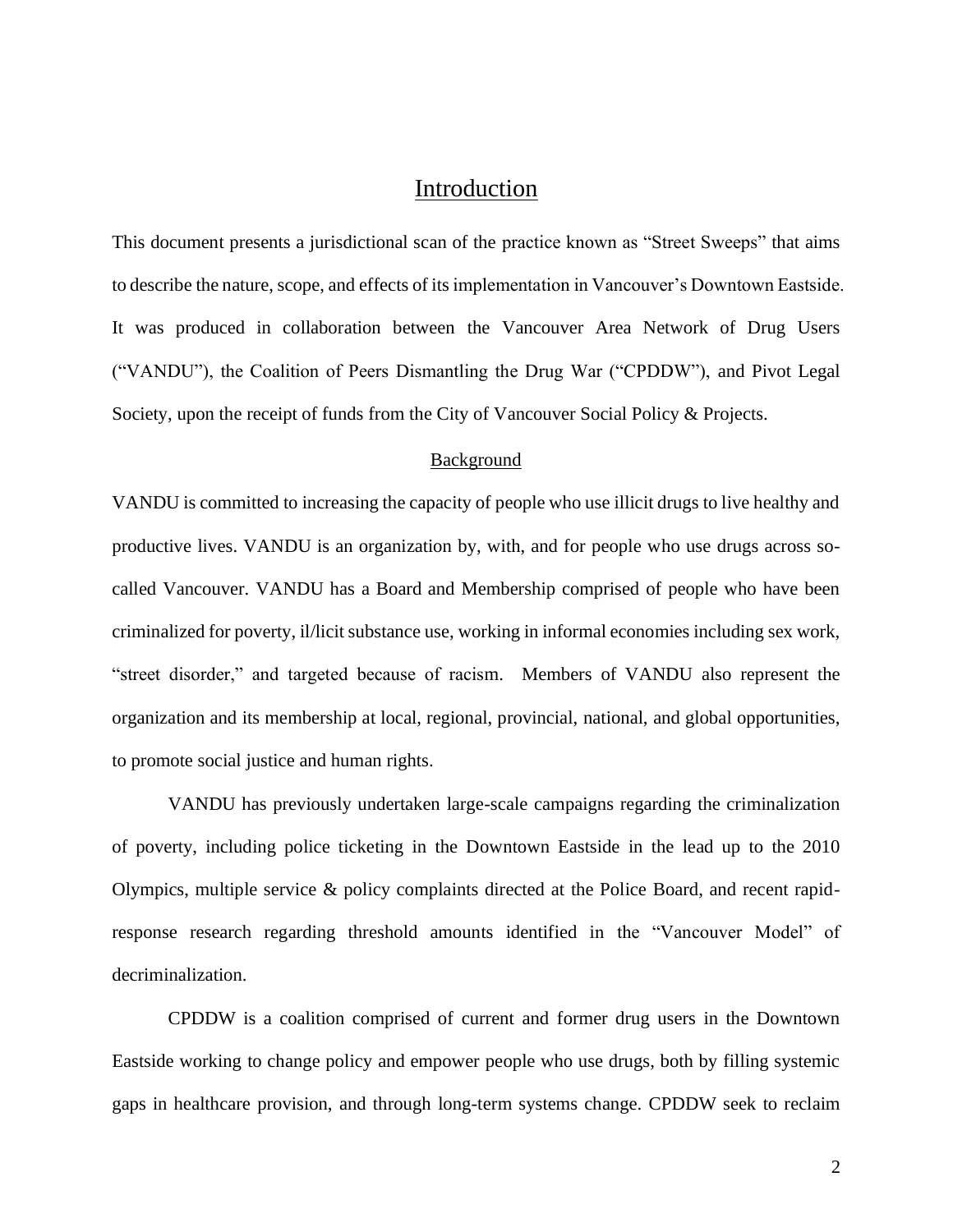knowledge that has been stolen from drug users and repurposed by medical, legal, and carceral systems in inadequate and damaging ways. To this end, CPDDW seeks to collaborate with drug user groups to battle the current ramifications of what they have dubbed "the Crisis of Prohibition" and the ongoing war on the poor.

<span id="page-3-0"></span>Pivot works in partnership with communities affected by poverty and social exclusion to identify priorities and develop solutions to complex human rights issues. Focusing on four policy areas—police accountability, drug policy, homelessness, and sex workers' rights—Pivot uses the law to address the root causes of poverty and social exclusion. Pivot's combination of strategic litigation with high-impact public education and advocacy campaigns has generated several positive outcomes, including the protection of the constitutional rights of sex workers by successfully challenging federal legislation that puts their lives in danger, the reduction of barriers to life-saving harm reduction and drug substitution treatments for drug users, and the support for unhoused people in securing legal decisions confirming their right to shelter themselves from the elements and make equal use of public space.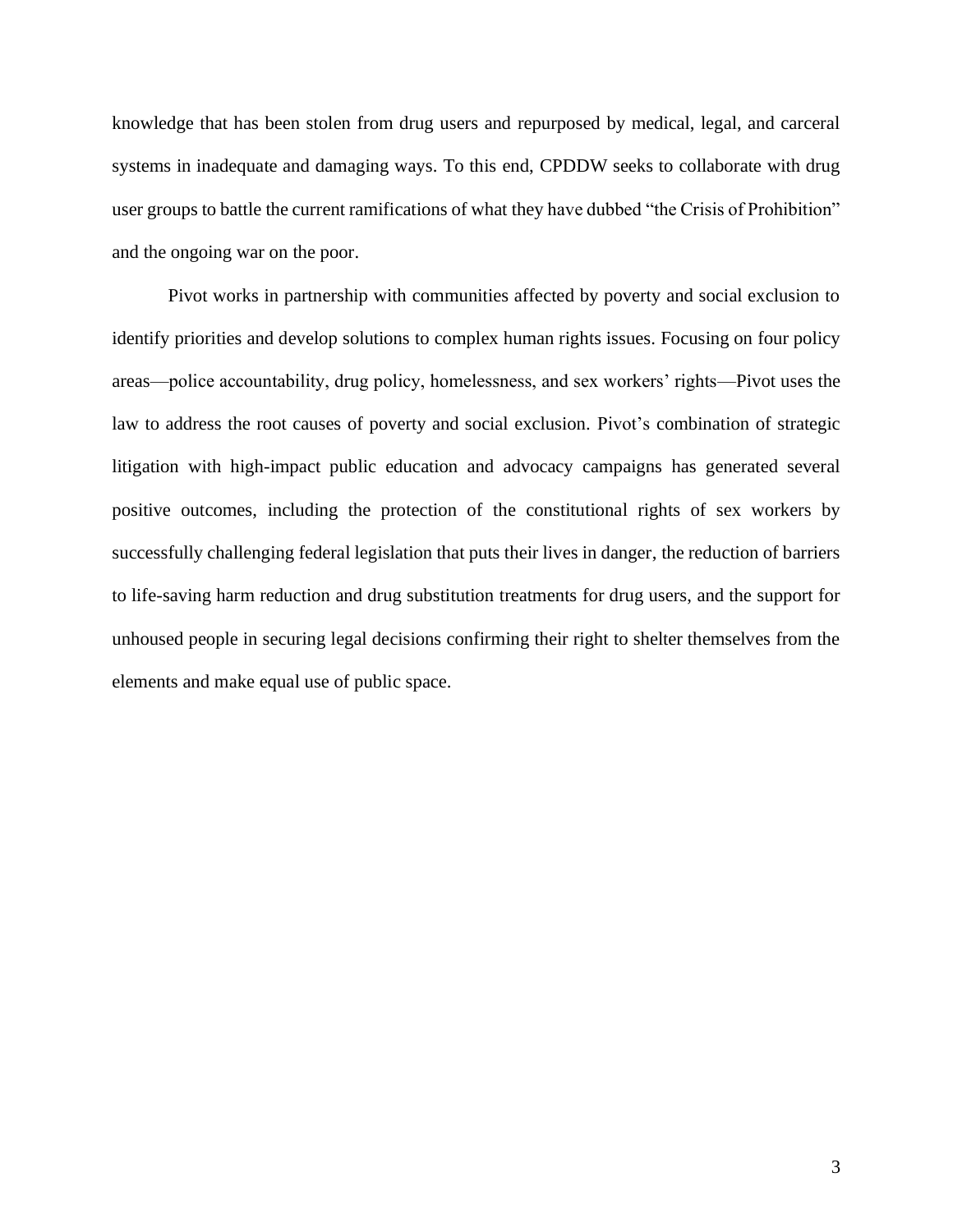#### Description of Street Sweeps

Street sweeps refer to the daily operations of a crew of City of Vancouver workers and Vancouver Police Department officers working with the mandate of dismantling "Transient Camps" in the Downtown Eastside. The street sweeps are carried out by 4-6 municipal workers employed within the Transient Crew - Engineering Services Business Unit of the City of Vancouver (represented by CUPE 1004) in addition to two armed and uniformed Vancouver Police Department ("VPD") constables.

<span id="page-4-0"></span>The practices of the street sweep crew are outlined in the City of Vancouver Safe Operating Procedure - Dismantling of Transient Camps document. By the terms of this document, a transient camp is defined as "any type of temporary structure (tents or other shelters) on City of Vancouver street right-of-way where camping equipment is stored, but may also include a gathering of other belongings such as clothing, backpacks, bicycles, unauthorized merchandise being sold, or drug paraphernalia" (City of Vancouver, The Transient Crew, with the assistance of the VPD, is mandated to: 1) issue a warning notice to citizens whose possessions fit the aforementioned description to dismantle their camp and to leave the area, 2) to demolish, remove, and clean up the camp, including the disposal of "collected abandoned waste", and 3) to store items that camp occupants want to reclaim for a period of 30 days, ahead of their disposal.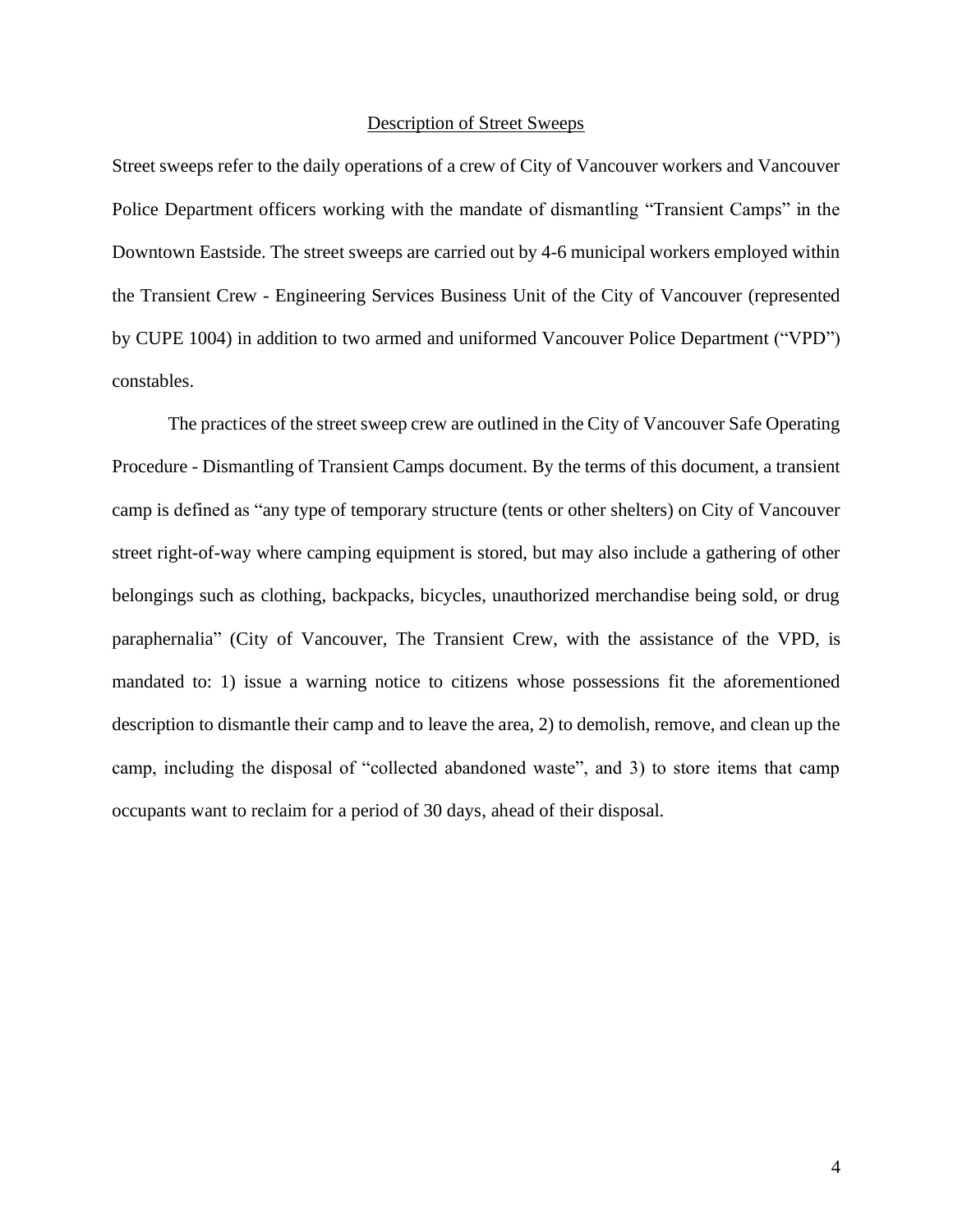#### Purpose of the Jurisdictional Scan

The jurisdictional scan seeks to fulfill the following five objectives:

1) Assess the impact of the street sweeps on the most affected populations

- 2) Evaluate the juridical standing of the practices underpinning the sweeps
- 3) Survey the scope of street sweeps in other jurisdictions
- 4) Gauge the adherence of the Transient Crew to their established protocols
- 5) Propose comprehensive alternatives to the current practice of street sweeps

With a view towards accomplishing these objectives, VANDU and Pivot Legal Society used the funds received from the City of Vancouver Social Policy & Projects to hire three community-based researchers (one administrative lead and two peer leads) to work with the VANDU board, membership, and allied community agencies to complete this jurisdictional scan. The roles were embedded in VANDU to ensure direct accountability to people with lived and living experience of the criminalization of poverty, and the researcher reported directly to the VANDU Board and provided ongoing updates to other interested organizations.

#### Method

<span id="page-5-0"></span>In view of fulfilling the objectives described in the preceding section, this jurisdictional scan employs a synthetic, mixed-methods approach, encompassing a review of extant materials produced on street sweeps occurring in North America and qualitative data collection, including participant interviews gathered over the course of Homelessness Action Week 2021, and ethnographic observations conducted by community-based researchers from VANDU and the #StopTheSweeps Coalition.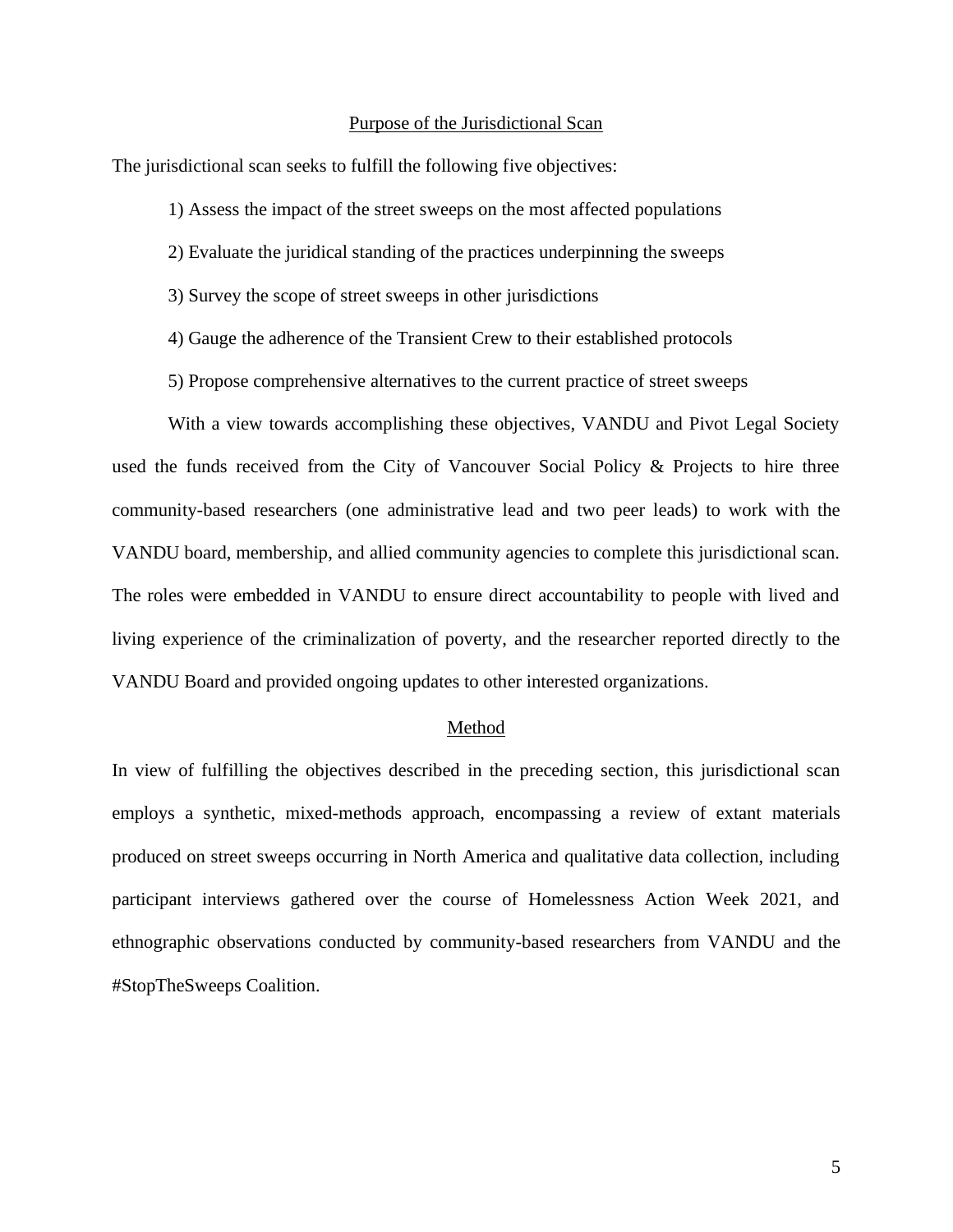#### Jurisdictional Scan

<span id="page-6-0"></span>The research team conducted a search of the literature addressing street sweeps and similar practices across North America, with an emphasis on provinces and states in the western region of the continent. Due to limitations of time and resources the review is not exhaustive but rather representative of the range of literature and documentation produced about street sweeps. This search is inclusive of academic and legal documents, as well as journalistic reporting, and advocacy work.

In the course of conducting our search of academic and legal sources our research team did not identify literature pertaining to the practice of street sweeps in Vancouver—apart from the #StopTheSweeps report published by members of the coalition that co-authored the present document, and which we recapitulate in part here—so we expanded our search geographically to include the province and the country. The expanded search turned up very few results, with the exception of a recent report commissioned by the British Columbia Assembly of First Nations on bylaw enforcement in Prince George (BCAFN, 2022; Mannoe, 2022). In turn, we thematically expanded the scope of our search and found an incipient literature addressing the governance of the property of unhoused and precariously housed people in Canada, as well as research interrogating the criminalization of poverty through the enforcement of punitive bylaws, and journalism bringing to light the spread and consequences of such bylaws in British Columbia.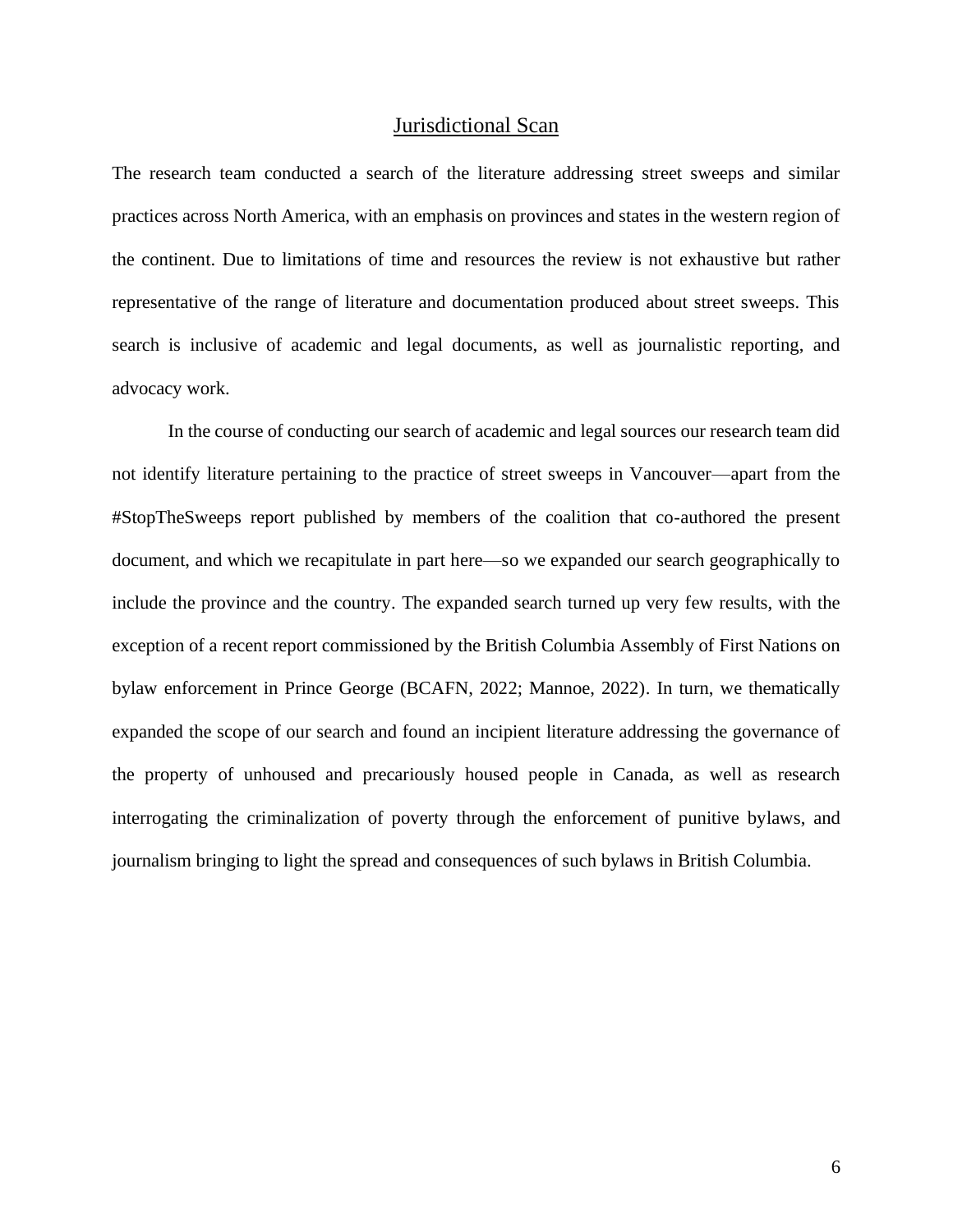#### Academic Scan

<span id="page-7-0"></span>We focus our efforts here on presenting an overview of significant publications that present a survey of topics that have both direct and concomitant bearing on the practice of street sweeps. However, the sweeps must first and foremost be contextualized as a practice that enforces a subset of bylaws that govern the lives of people who rely on public space. In Vancouver, this falls under section 71A. of the *Street and Traffic Bylaw 2849*, which states that "a person must not build, construct, place, maintain, occupy, or cause to be built, constructed, placed, maintained or occupied in any street, any structure, object, or substance which is an obstruction to the free use of such street, or which may encroach thereon, without having first obtained a permit issued by the City Engineer, in accordance with this By-law" (City of Vancouver, 2022). In keeping with this ordinance, the City of Vancouver's Engineering Services department deputizes the city's 'transient crew' to dismantle and dispose of the structures and objects described in the bylaw. Other municipalities in British Columbia, like Kelowna, Penticton, and Quesnel codify similar regulations in euphemistically titled 'good neighbour' or 'nuisance' bylaws. Using an enforcement strategy that depends primarily on so-called 'soft tactics' like move-along orders and threats of legal action, the activity of the street sweeps rarely results in arrest, which shields the practice from public scrutiny by making it less conspicuous in the streets and in official statistics. To this effect, someone unfamiliar with the street sweeps would be forgiven in assuming that the practice exists to clean up the Vancouver's parks and sidewalks. In point of fact, the Safe Operating Procedure that guides the conduct of the sweeps dictates that city workers should only remove bio-hazards, such as needles and fecal matter, in the context of dismantling a 'transient camp'; this is not a generic cleaning service, but rather a specific procedure targeting a subset of the city's most vulnerable occupants.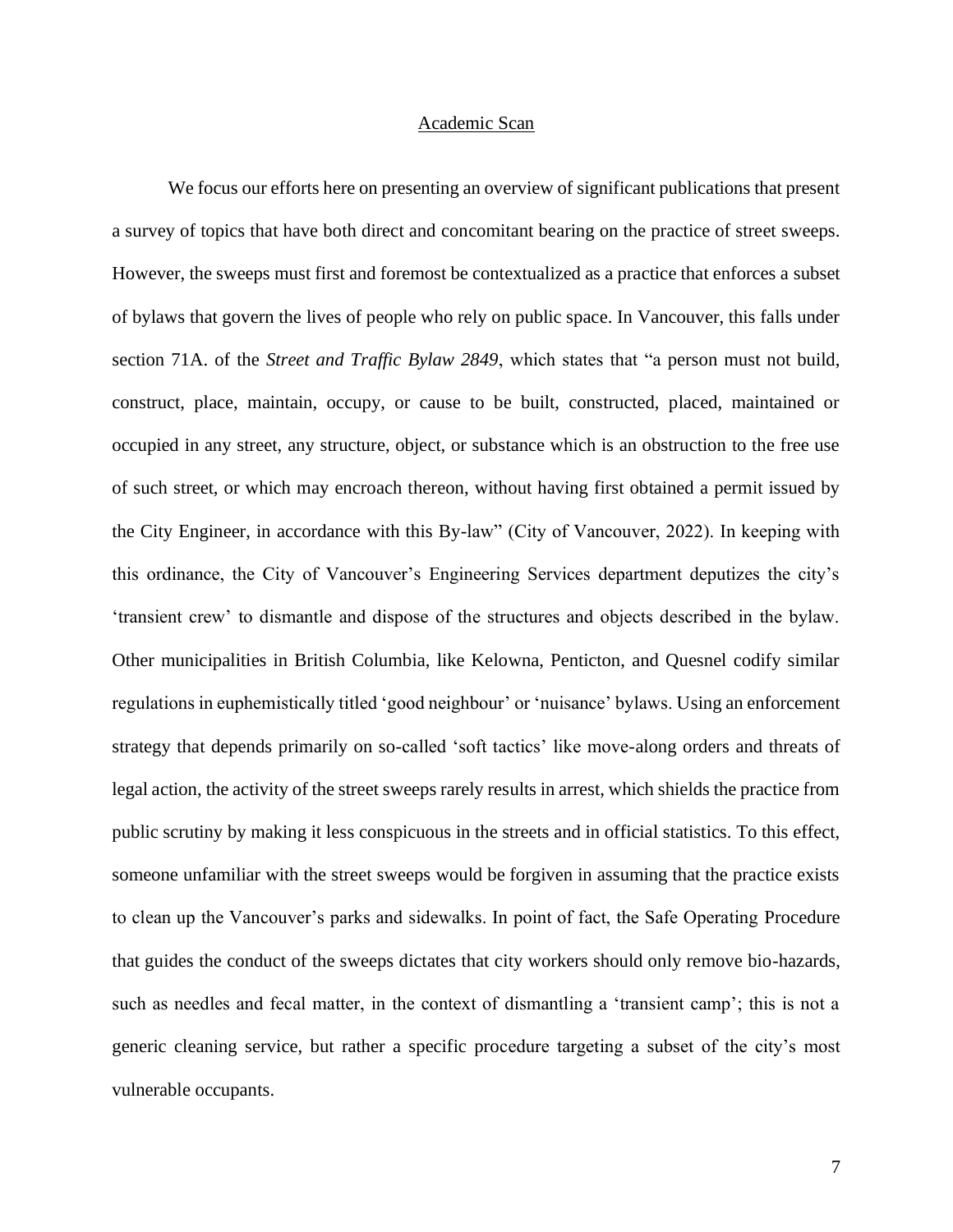To better understand the effects of move-along orders and other means of enforcement such as detentions, interrogations, and searches—that fall short of arrest, we draw on data collected by our Downtown Eastside-based #StopTheSweeps Coalition and the aforementioned report on the Safe Streets Bylaw in Prince George, in addition to findings from a parallel, comprehensive study conducted in the United States (BCAFN, 2022; Mannoe, 2022; Herring, Yarbrough, & Alattore, 2020). All three studies yield the same conclusion: street sweeps, and the move-along ordinances of which they form a part, expose unhoused communities to personal harm and property loss, and contribute to their increased vulnerability and criminalization. Direct consequences of the sweeps documented in the Vancouver study include the loss of survival infrastructure integral to the health and safety of people living outside, such as tents, tarps, blankets, and medication; the confiscation of items essential to accessing services, such as personal identification, and medical and legal documentation; and the removal of property with cultural, financial, and sentimental value, such as ceremonially significant and irreplaceable Indigenous articles, family heirlooms, and the ashes of loved ones. Similar losses were reported by the other two studies. Targets of the ordinance were exposed to safety hazards due to inclement weather and often left without a viable means of sheltering from freezing temperatures and rain. The confiscation of identification and legal and medical documentation exacerbated the barriers that study respondents encountered in attempting to access care. Further, study participants indicate that neither Vancouver's 'transient crew' nor the parallel teams operating in the regions highlighted in the other reports provided referrals or assisted people in accessing care while carrying out their work. Data collected from all three studies demonstrated that street sweeps and move-along ordinances generate a disproportionate impact based on race, gender, and disability—with the brunt of these negative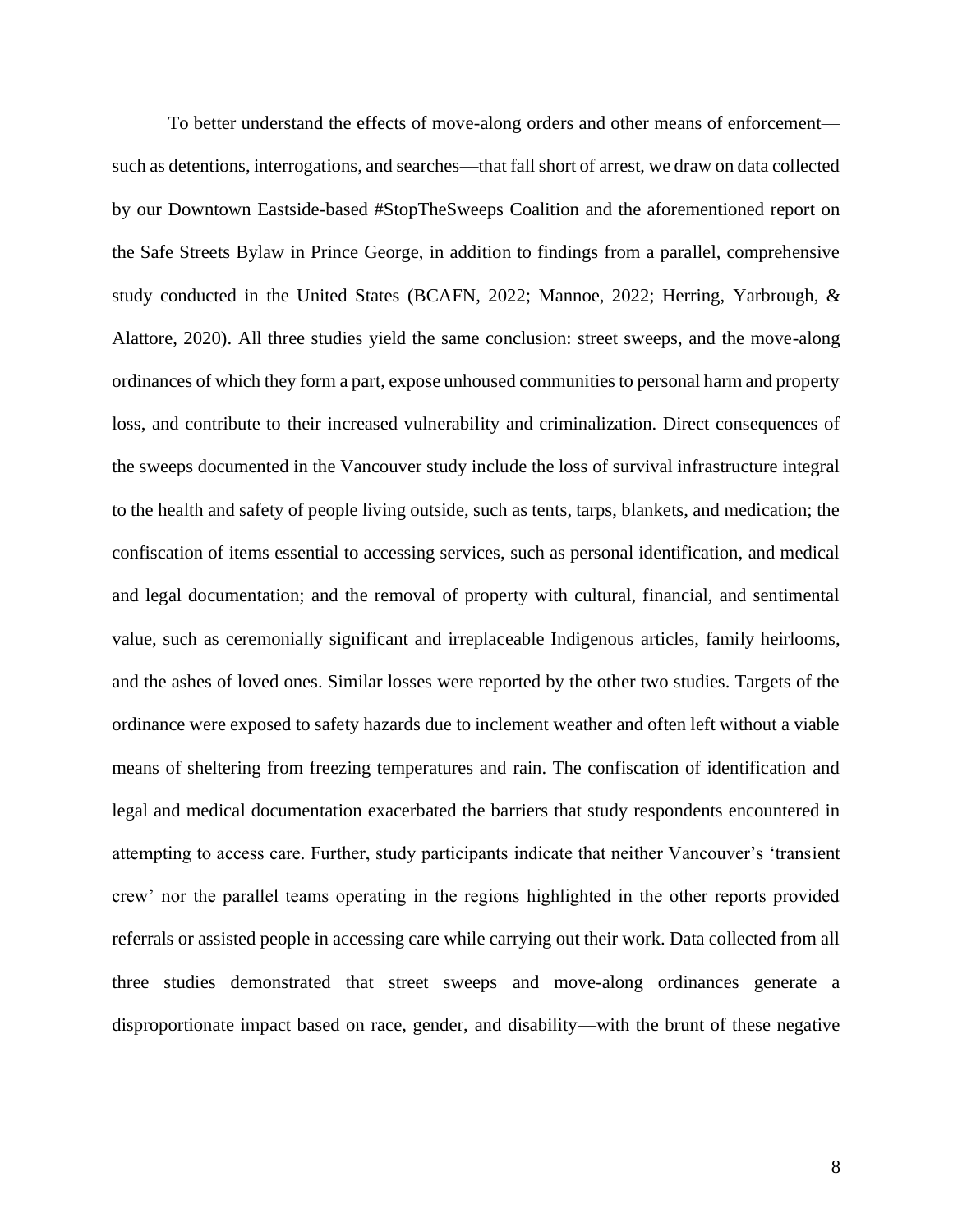consequences being shouldered by Indigenous peoples in Vancouver—and that such modes of enforcement widen inequities along these lines of analysis.

With official documentation and qualitative data indicating that the work of the street sweeps only includes cleaning insofar as it regards the homes and possessions of unhoused people as disposable, and given that sweepers do not play a role in helping residents of the Downtown Eastside access care, researchers analyzing the effects of sweeps and move along orders ventured to determine whether these ordinances were effective in carrying out the more insidious objective of removing visible poverty from public spaces. A survey conducted in partnership between the San Francisco Coalition on Homelessness and the departments of sociology and criminal justice studies at the University of California, Berkeley and San Franscisco State University found that move-along orders that serve an equivalent purpose to the street sweeps did not induce or motivate the targets of these ordinances to move indoors, with 91 percent of their sample indicating that they remained outside following bylaw enforcement. The course of action taken by 64 percent of respondents from this study was "simply to move down the street, around the corner, or to walk around and return after the police had left" (Herring, Yarbrough, & Alattore, 2020). Qualitative interview data from the Downtown Eastside #StopTheSweeps coalition paints a strikingly familiar picture, as one resident recounted: "We pack our things up and we've got nowhere to go so we run around the corner, wait for them to leave, and then come right back because we've got nowhere else to go" (Mannoe, 2022). Ruling out the efficacy of disappearing visible poverty—however misguided this objective may be in the absence of viable housing and effective services—research indicates that anti-homeless ordinances like the street sweeps "play an instrumental role in contributing to homelessness, rather than reducing it or simply moving it around" (Herring, Yarbrough, & Alattore, 2020).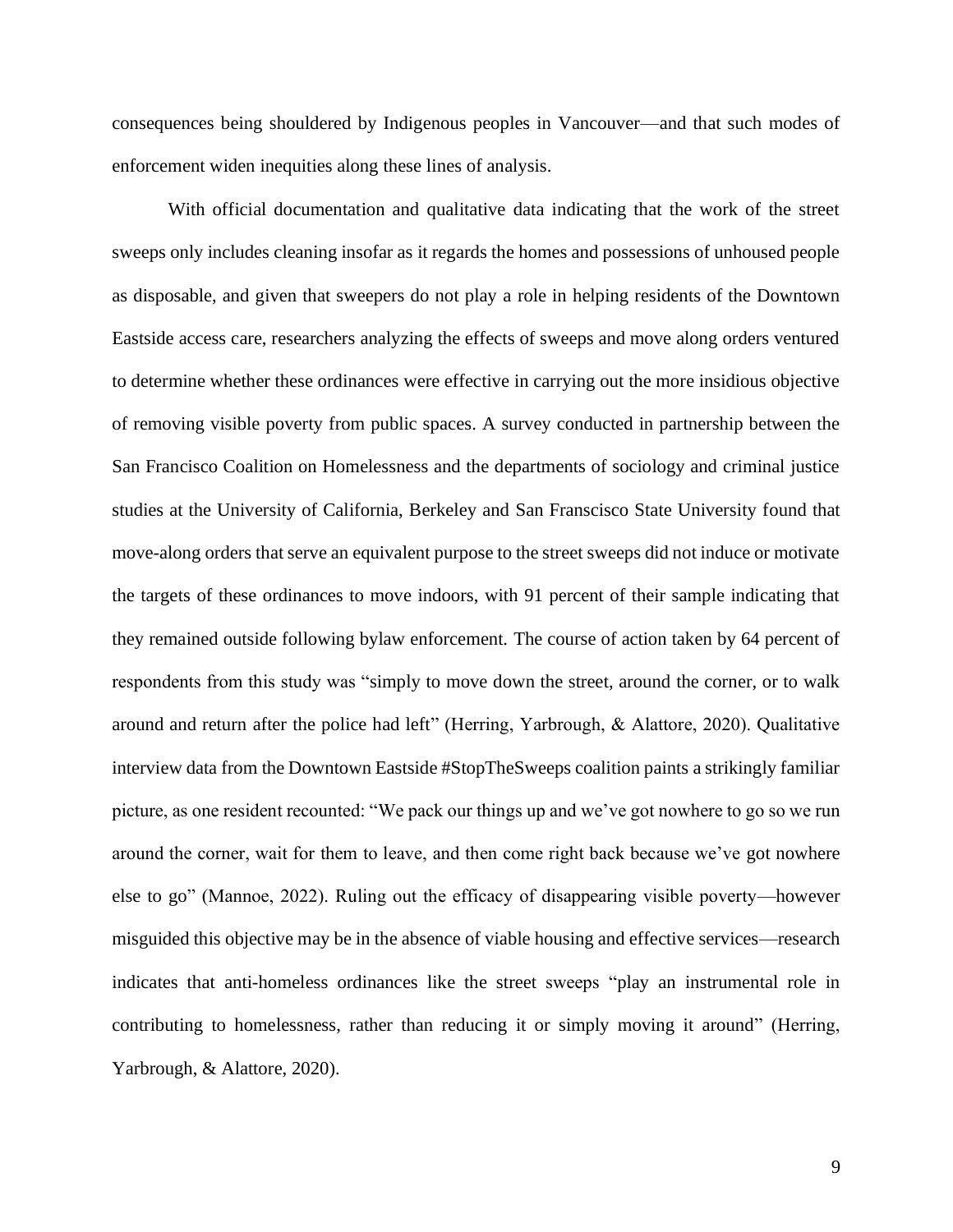While the direct correlates of this finding are obvious, such as the truism that a person deprived of their tent and displaced down the block is no more housed than they were before the incursion, the indirect correlates are more challenging to quantify. Interview data collected during the #StopTheSweeps survey as well as ethnographic data gathered in the lead-up to this publication bring to light widespread and sustained experiences of exhaustion, suffering, and in the words of an interviewee, "heartbreak" (Mannoe, 2022). Although the daily sweeps endured by people who depend on public space may be misleadingly dismissed as routine cleaning, or else couched in the language of business improvement or urban beautification, research evidence exposes the cumulative effect of these obstacles for what they are; street sweeps fit squarely into an arsenal of bylaws that criminalize poverty and "exact both material and psychological harm" on the city's most marginalized populations (Herring, Yarbrough, & Alattore, 2020). As if these negative outcomes were not enough, scholars in the field of criminal justice have found that ordinances like the street sweeps erode people's trust in government and push the targets of enforcement to withdraw their engagements from civic life and political participation (Lerman & Weaver, 2014). This means that the feasibility of broader city initiatives aimed at improving equity and quality of life for people who depend on public space relies on the elimination of anti-homeless bylaws and the practices created to enforce them.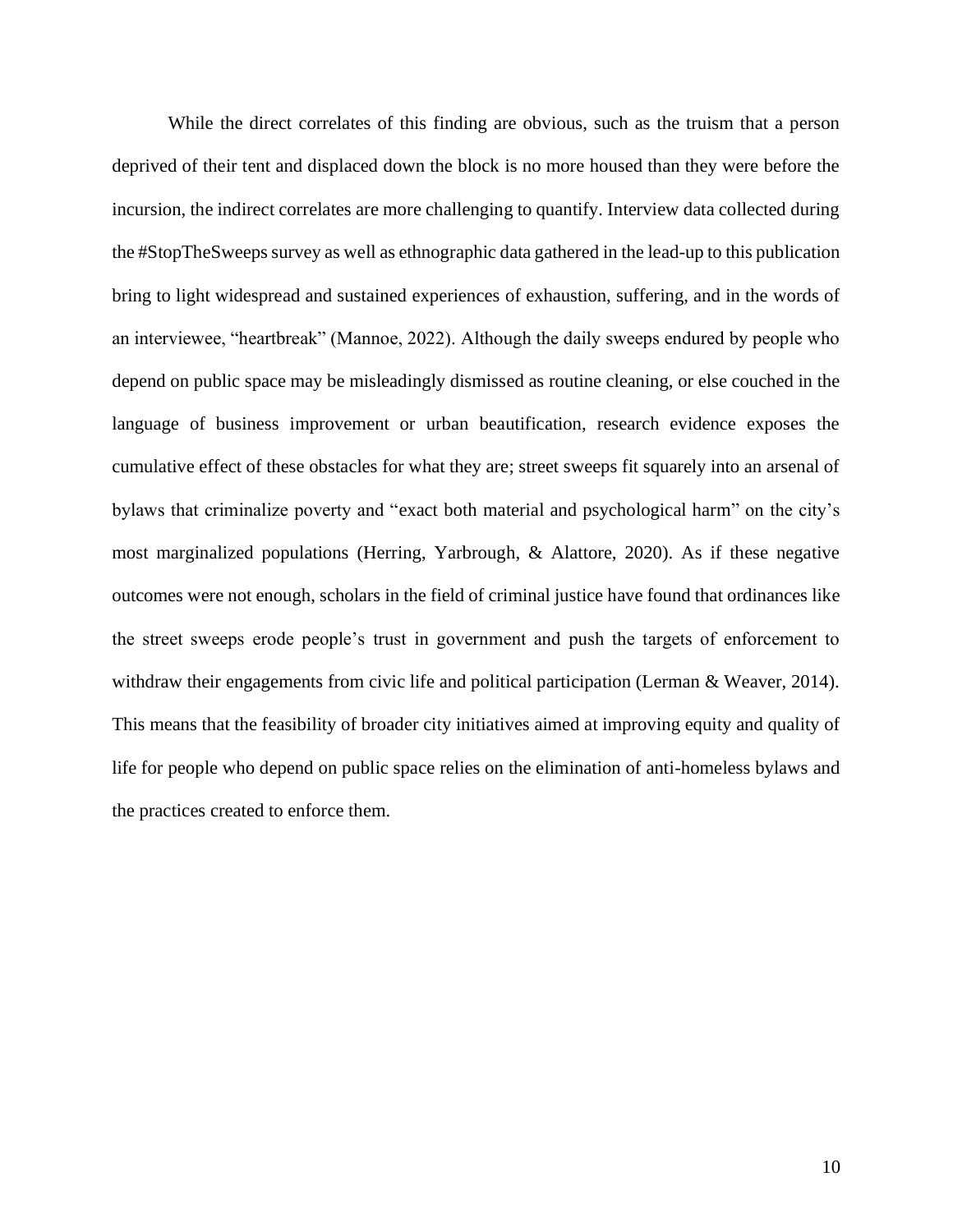#### Legal Scan

<span id="page-11-0"></span>The logical starting point for an analysis of the legal underpinnings of the street sweeps begins in the Canadian Charter of Rights and Freedoms. Section 7 of the Charter guarantees that "everyone has the right to life, liberty and security of the person and the right not to be deprived thereof except in accordance with the principles of fundamental justice" (Canadian Charter, sec. 7). The point of contention becomes immediately apparent: by dispossessing people occupying public space of their property, do the street sweeps compromise the right to life, liberty, and security of person? In fact, very few legal cases in Canada address the rights of poor and unhoused people with regards to their possessions (Blomley, Flynn & Sylvestre, 2020). A brief deviation through the American legal record reveals rulings from the mid-2000s that establish precedents asserting that homeless sweeps violate the Fourth Amendment, which protects people from unreasonable searches and seizures, as well as the Fourteenth Amendment, which establishes that people cannot be deprived of life, liberty, or property without due process of law, and affirms equal protection under the law (ACLU Washington, 2017; U.S. Constitution, amend. 4; U.S. Constitution, amend. 14, sec. 1).

In Canada, our constitutional clause that most closely mirrors the American Amendments omits property as a protected ground. According to legal research, "such constitutional nuances have differently decided whether a tent located on public land can be considered a home and, therefore, protected from search and seizure" (Blomley et al., 2020). To this effect, a handful of recent cases in British Columbia acknowledge the relationship between unhoused people's possessions—specifically their tents—and their constitutional rights to life, liberty, and security of person. The judgement from a 2017 case between the city of Vancouver and an individual residing in a tent city noted that unhoused people regard their tents as more than shelter, but rather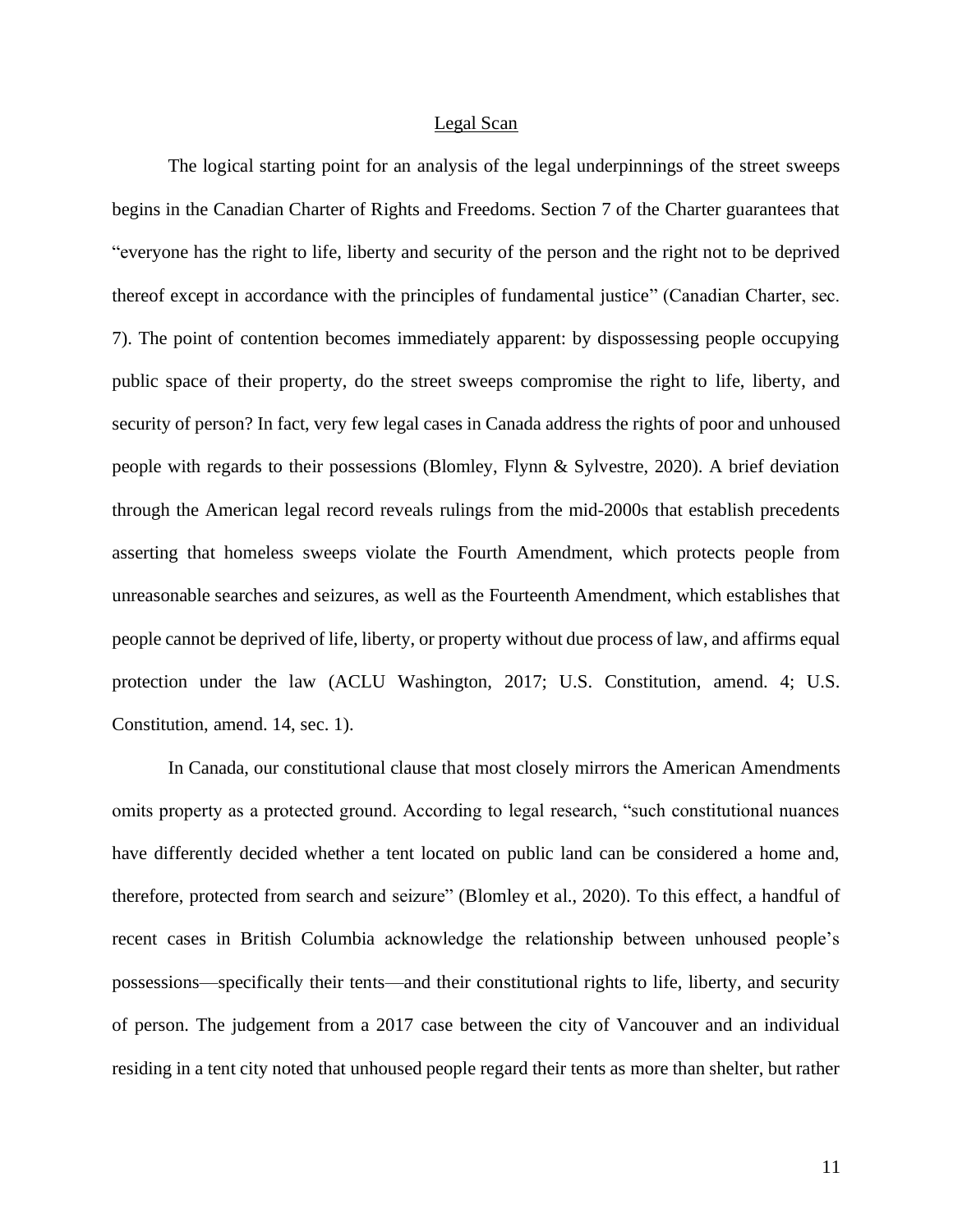see them as necessarily connected to their safety and survival, which "can only come from having a stable place to sleep and live" [*Vancouver (City) v. Wallstam* (2017)]. The judgement, which dismissed the city's application for an injunction to vacate and remove all tents and other structures from a tent city, states that, "this may be an expanded notion of what is protected by section. 7 that has not yet been litigated, but I am unable to say that it is an issue unworthy of consideration". Put otherwise, the judgement recognizes that despite the lack of legal precedent, there are worthy grounds to consider whether the practice of seizing and destroying the property of people occupying public space is a charter violation.

To date, Section 7 of the Charter has been used in British Columbia to strike down a bylaw imposing a blanket prohibition on sleeping in public parks, with the caveat that the ruling was limited to overnight hours; the bylaw continued to be enforceable during the day [*Victoria (City) v. Adams* (2009)]. A Court of Appeals case attempting to extend these protections to daytime hours—once again on the basis of sec. 7 Charter rights—was dismissed, with the judgement stating that the appellant's claim was insufficiently "supported by social science and proof of facts demonstrating the harm alleged" and thus did not advance a viable charter defense [*Johnston v. Victoria (City)* (2011)]. Given the judgement in the recent *Vancouver (City) v. Wallstam* (2017) case indicating that unhoused people's property may be integral to securing their constitutionally protected rights to life, liberty and security of person, this jurisdictional scan collates evidence from the social sciences that may be of use in future cases challenging bylaws that undergird street sweeps and related practices.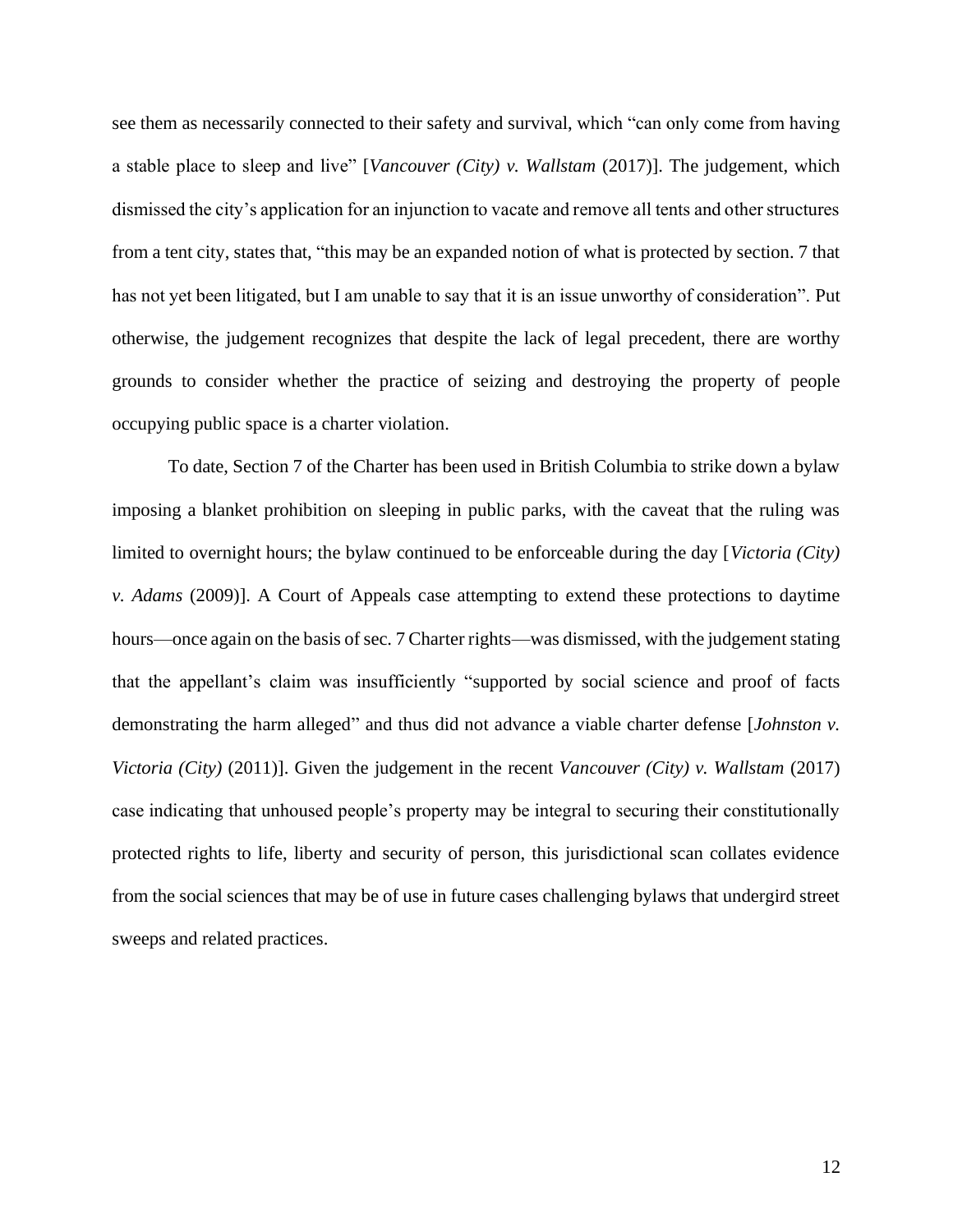## Provincial Scan

<span id="page-13-0"></span>While this document concerns itself primarily with street sweeps in Vancouver, it is important to note the proliferation of equivalent practices enforcing equivalent bylaws throughout the province. The following table provides a non-exhaustive selection of anti-homeless bylaws put into effect outside of Vancouver in the province of British Columbia. Future advocacy work would benefit from a more comprehensive inventory.

| <b>Municipality</b> | <b>Bylaw Prohibits:</b>                                                                                  |
|---------------------|----------------------------------------------------------------------------------------------------------|
| Abbotsford          | Camping or erecting a tent or other camping facilities on sidewalks, streets,<br>and other public places |
|                     | Lying or sitting on a sidewalk for the purpose of panhandling                                            |
|                     | Panhandling after sunset                                                                                 |
|                     | Supreme Court ruling affirms right to tent in parks overnight [Abbotsford                                |
|                     | $(City)$ v. Shantz (2015)]                                                                               |
| Kelowna             | Squatting, kneeling, sitting, or lying down on sidewalks                                                 |
|                     | Lying or sitting on a sidewalk for the purpose of panhandling                                            |
|                     | Panhandling after sunset                                                                                 |
| Nelson              | Using, occupying, residing on, camping on any public land within the city                                |
|                     | Panhandling bylaw rescinded by the city, with the mayor quoted saying: "It                               |
|                     | should never have been called a Panhandling Bylaw because panhandling                                    |
|                     | as an act itself is not illegal and cannot be illegal" (Schafer, 2018).                                  |
| Penticton           | Sitting or lying down on the sidewalks of designated streets between May                                 |
|                     | 1 <sup>st</sup> and September 30 <sup>th</sup> inclusive                                                 |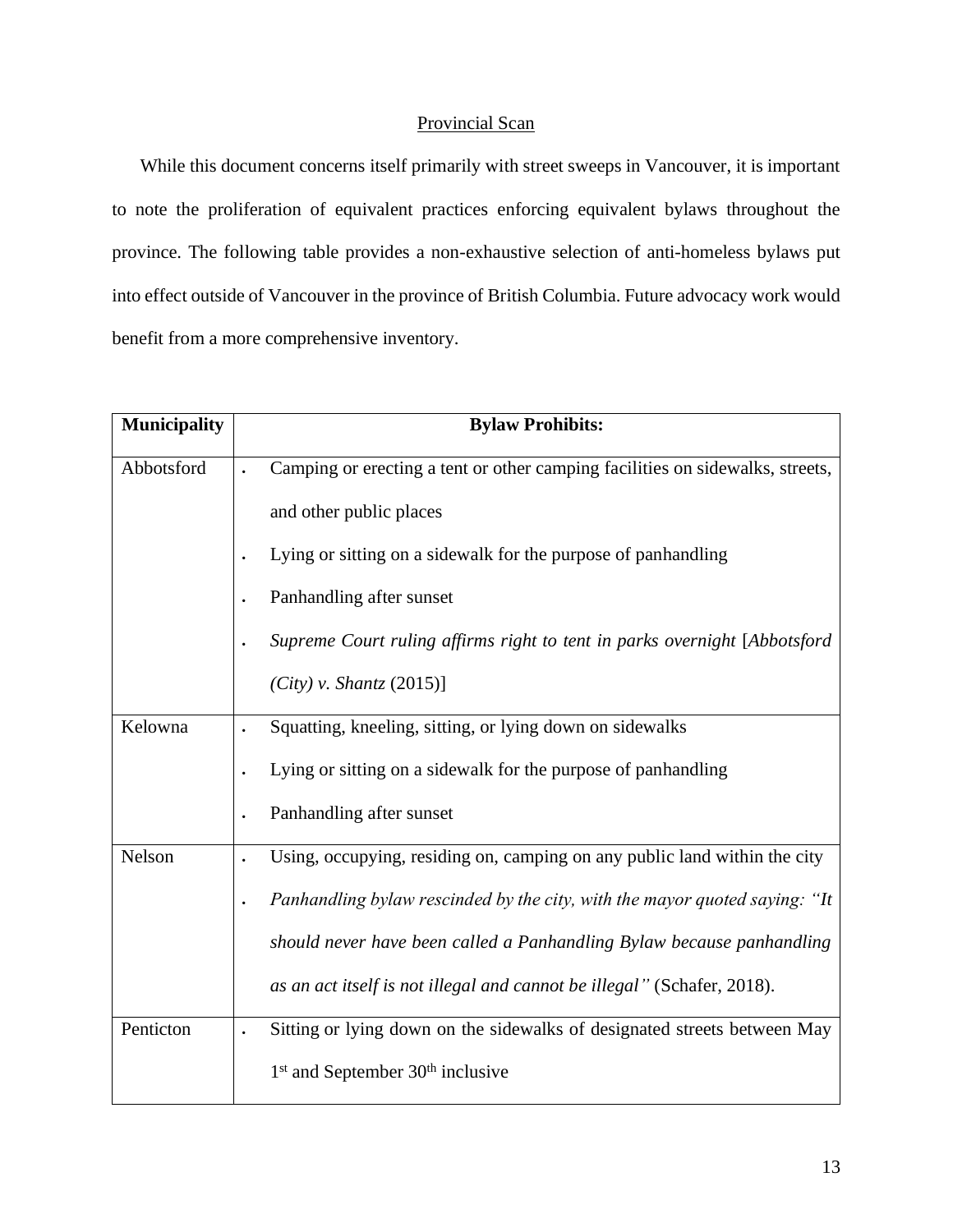|          | Sitting or lying on a sidewalk in a manner which obstructs or impedes the              |
|----------|----------------------------------------------------------------------------------------|
|          | convenient passage of any pedestrian traffic on a sidewalk, in the course of           |
|          | panhandling                                                                            |
|          | Panhandling after sunset                                                               |
| Prince   | Sitting, lying, or soliciting on streets or roadways, including sidewalks<br>$\bullet$ |
| George   | Open drug use in streets, roadways, parks, and open space areas                        |
| Quesnel  | Erecting or occupying a temporary or permanent shelter on sidewalks or<br>$\bullet$    |
|          | other city property                                                                    |
|          | Sitting or lying down on the sidewalks of designated streets between May               |
|          | $1st$ and September 30 <sup>th</sup> inclusive                                         |
|          | Consuming or possessing open liquor in any public space<br>$\bullet$                   |
| Victoria | Taking up temporary abode overnight                                                    |
|          | Bylaw amended following Supreme Court ruling asserting right of unhoused<br>$\bullet$  |
|          | people to tent in parks overnight [Victoria (City) v. Adams, (2009)]                   |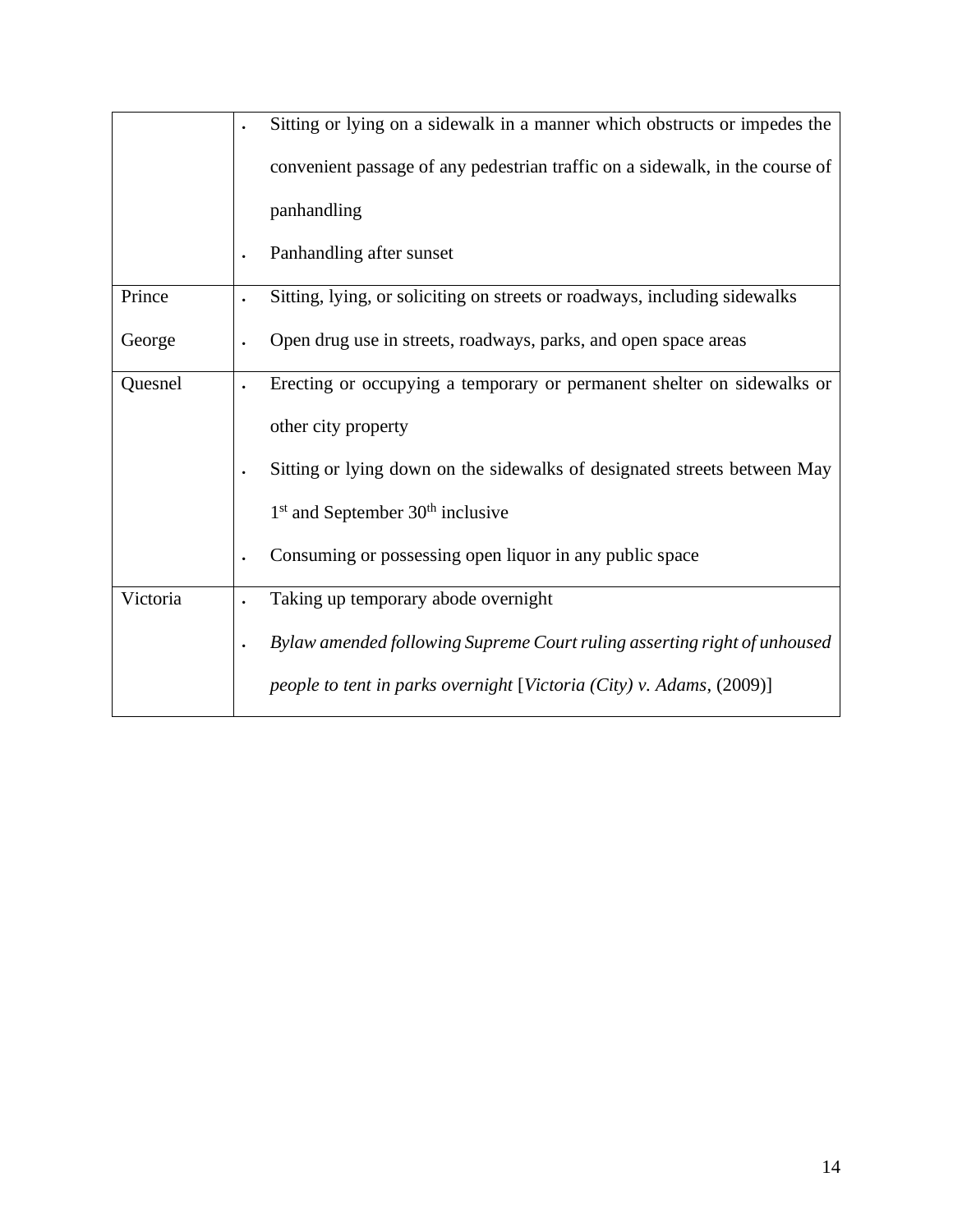### Adherence to the Safe Operating Procedure

<span id="page-15-0"></span>The conduct of the street sweeps is governed, in principle, by a City of Vancouver Safe Operating Procedure (SOP) titled "Dismantling of Transient Camps" (2017). As will become clear in this section, the question of the Engineering Services transient crew's adherence to their safe operating procedure bears directly on the quality of life of Vancouver residents affected by the sweeps. Still, we do not undertake this exercise with the intention of reforming the sweeps so that they conform with their pre-established protocols; this alone is an inadequate solution. We maintain that the SOP guides the enforcement of a fundamentally inhumane and unconstitutional bylaw that should be repealed, and that the transient crew's departures from the SOP have brought additional harms upon the unhoused community. It is towards the aim of documenting some of these additional harms that we undertake the evaluation in this section.

The community-based research team assembled to produce the jurisdictional scan conducted a series of ethnographic observations in the Downtown Eastside in the time period between March and June, 2022. The geographic area surveyed by the team was limited to East Hastings Street and its intersecting roads for a 1 block radius, beginning at the easternmost point of Dunlevy Avenue and extending westward to Abbott Street. The team, consisting of two community leads with many years of collective lived experience and organizing in the Downtown Eastside as well as an administrative lead made bi-weekly rounds through the previously described area, developing rapport with the residents of the block and engaging in unstructured conversations intended to elicit feedback about experiences with the street sweeps. Accounts collected over the course of the observational period were then compared against the protocols set out in the Safe Operating Procedure to gauge the 'transient crews'' adherence to their directives. Many of these observations corroborate the questionnaire and interview data collected and analyzed in the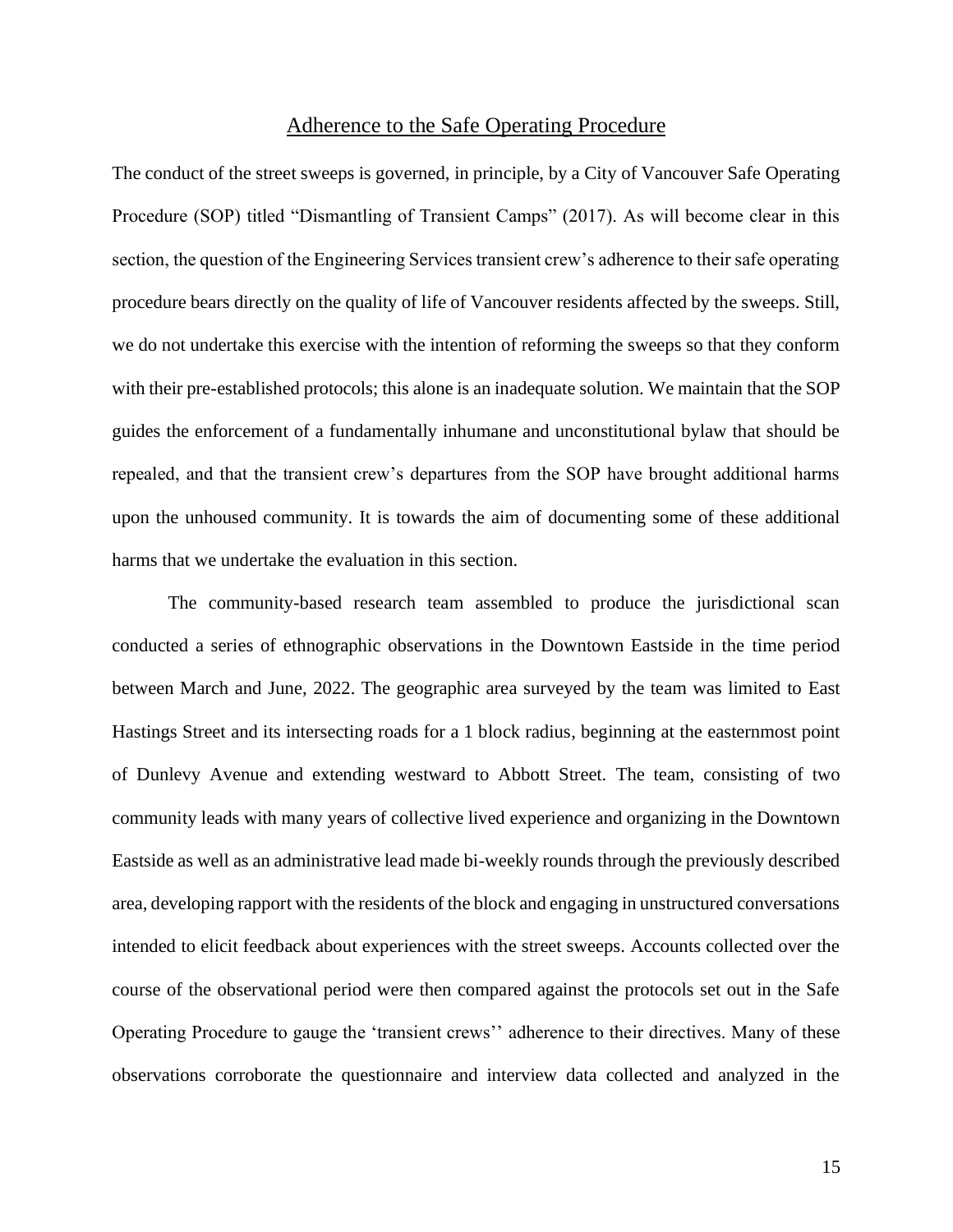#StopTheSweeps report produced by Pivot Legal Society (Mannoe, 2022). We identify four domains where departures from protocols further exacerbated the challenges encountered by people who rely on public space in the Downtown Eastside.

- 1. Failure to provide adequate notice prior to seizure of property. The SOP indicates that upon identifying "temporary structures or an accumulation of unattended personal property in City of Vancouver property that is not in compliance with the City of Vancouver By-Law, the Crew will issue a warning notice to have the camp removed." Our research collective collected multiple testimonies of residents of the Downtown Eastside who had their belongings seized with no notice. This includes individuals who were inside their shelters at the time of the attempted interventions. Interview data from the #StopTheSweeps publication indicate that no respondents were able to identify "consistent protocols employed by city workers, including standardized practices regarding notice" (Mannoe, 2022).
- 2. Neglecting to provide adequate documentation and instructions to retrieve seized property. The SOP indicates that "items from the cleanup that camp occupants specifically mentioned they would like to reclaim (mostly suitcases, bags, and backpacks) will be brought to National Yard and placed in the Transient Crew cage. Transient items will be held for 30 days to give the owners a chance to reclaim their items. If items are not reclaimed in the allotted time, they will be sent to the landfill". None of the respondents of the #StopTheSweeps report and no ethnographic data indicated adherence to this protocol; no one reported that they had been served notice of the location where their belongings would be stored. Some respondents recounted that they had interjected at the moment of the sweep to inform the city workers that their confiscated property—often a piece of luggage or a backpack—was not garbage and requested to have their belongings returned. Subsequently, they reported that the workers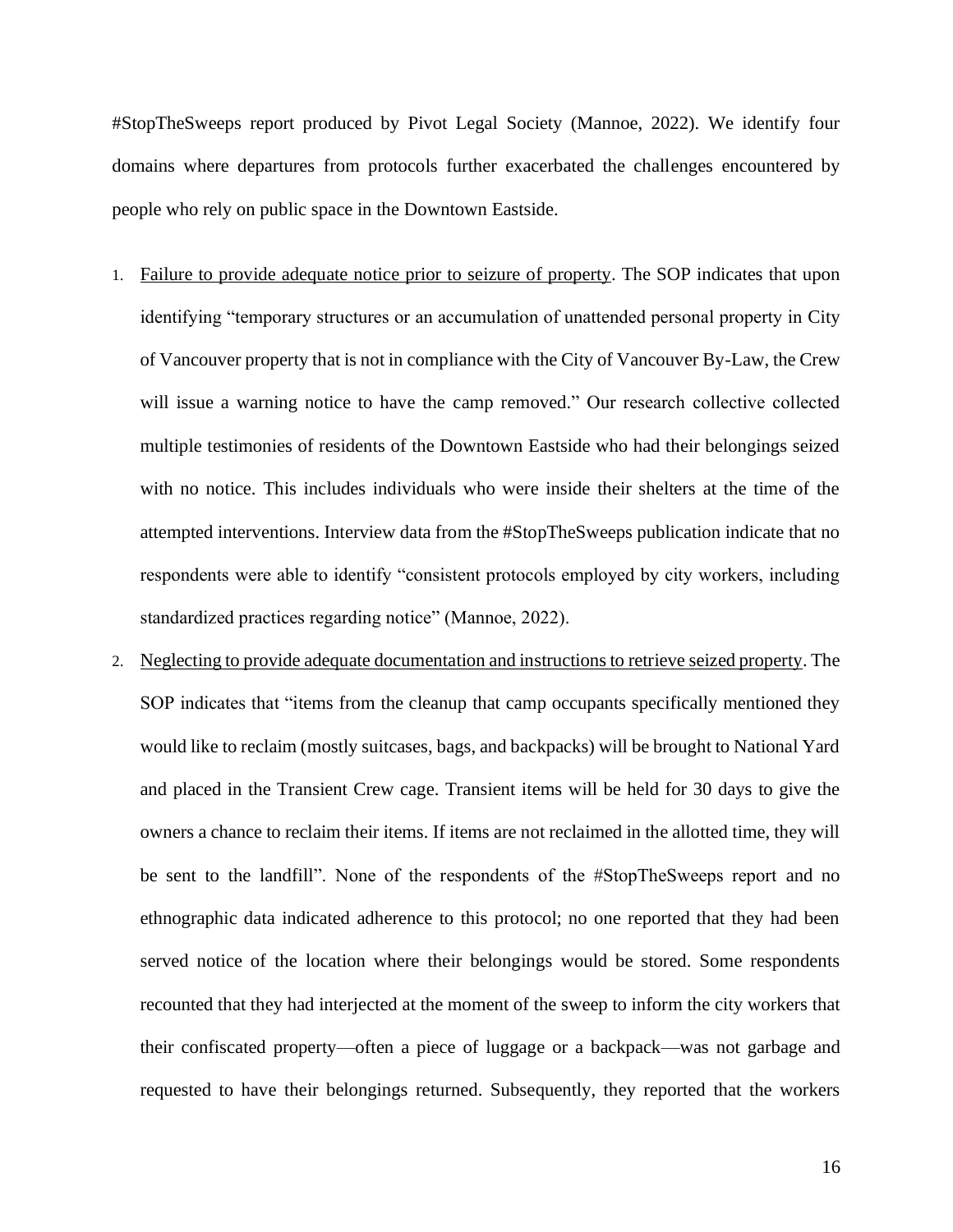refused to retrieve their belongings from the disposal truck as the belongings had come into physical contact with contaminated material in the truck and were no longer safe to retrieve. In these and other instances, personal property was pre-determined to be contaminated or abandoned at the discretion of the employee and the 'swept' received no consultation.

- 3. Failure to provide appropriate referrals to targets of the sweeps. After a sweep, the SOP directs workers to supply "Community Services contact information" if required by the situation. Neither the #StopTheSweeps report or the ethnographic observations conducted for the purpose of this publication produced a single testimony from a person who had received a referral to community services after being swept. On the contrary, interviewees reported significant decreases in their capacity to access care, with many stating that the sweeps had disposed of the essential documents that they needed to use basic services, such as the bank or the pharmacy.
- 4. Disregard for the dignity and safety of people who rely on public space in the Downtown Eastside. The SOP instructs City Engineering employees to "be polite and friendly", to "avoid carrying anything that looks like a weapon, such as umbrellas, large sticks, or flashlight", and to "avoid threatening gestures or body positioning (i.e. arms folded across your chest)". Members of the research team corroborated testimonies from interviewees and interlocutors that the 'transient crew' had wielded sharp pitchforks while confronting residents of the Downtown Eastside, a manifest contradiction of their mandate to "avoid carrying anything that looks like a weapon". Interview data also indicates that people who rely on public space are consistently subjected to degrading slurs, sarcastic comments, and other forms of intimidation and harassment in their encounters with the 'transient crew'.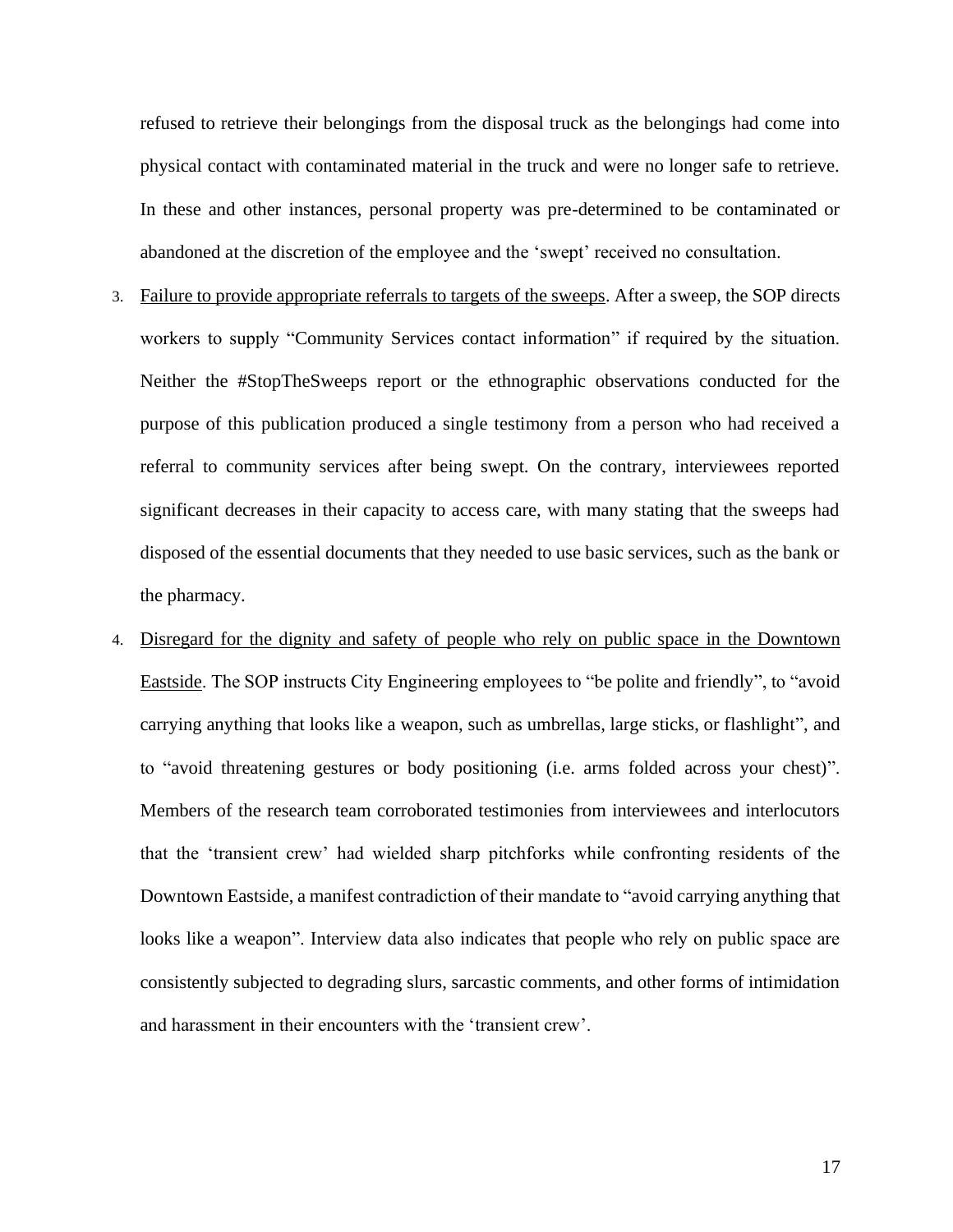## <span id="page-18-0"></span>Conclusion: Proposing Comprehensive Alternatives to the Current Practice of

## Street Sweeps

This jurisdictional scan compiles original and published data to provide an analysis of the street sweeps and the bylaws they were created to enforce. By documenting the impact of the sweeps on the most affected populations, assessing a selection of the legal issues implicated in the practice, surveying the scope of similar operations in the province of British Columbia, and evaluating the adherence of the 'transient crew' to their established protocol, the scan is intended as a resource to capacitate evidence-based decisions on the future of the street sweeps and related practices, both in and beyond Vancouver. Under the false pretense of cleaning, the sweeps orchestrate a recurring cycle of humiliation, dispossession, and displacement that circulates poverty throughout the Downtown Eastside instead of constructively addressing it. This comes at a significant financial cost to the city, but at an even greater human expense to the communities who are swept—whose trust in public institutions gets progressively eroded along with their hopes of improving their circumstances.

While this jurisdictional scan was produced to call attention to the sweeps, it is imperative that this issue not be approached in isolation from the extensive series of bylaws, policies, and systems of regulation that criminalize people who rely on public space. The demographics of the communities most affected by these practices cannot be overlooked—it is no accident that they are comprised primarily of Indigenous people, drug users, survivors of abuse, and people with mental and physical disabilities. It is in recognition of the harms suffered by the population targeted by the sweeps that we conclude this scan with a set of recommendations originally published in the #StopTheSweeps report, which was generated in consultation with a diverse, representative coalition of residents and collaborators in the Downtown Eastside (Mannoe, 2022).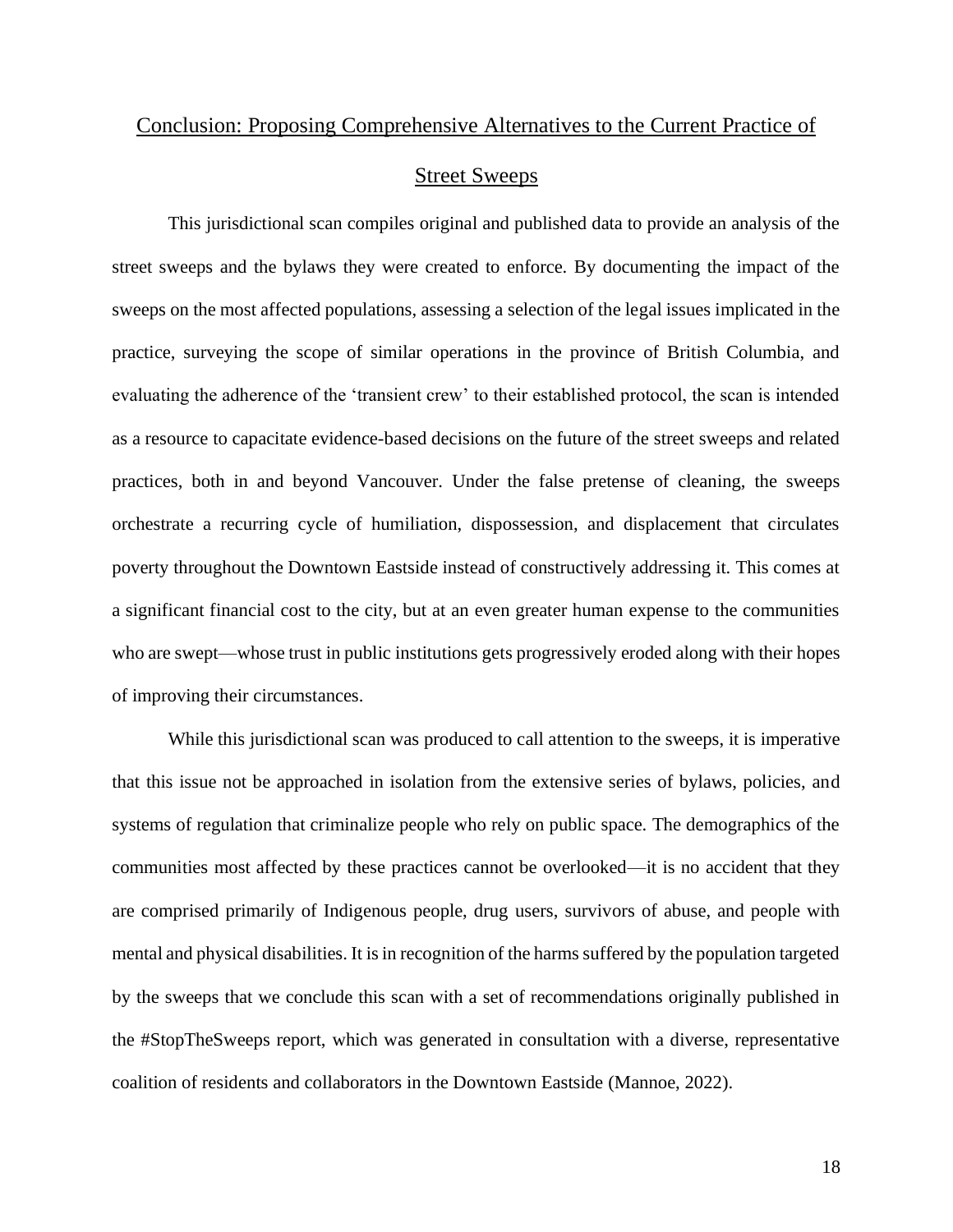In addition to calling on the City of Vancouver to adopt the demands of the Vancouver Area Network of Drug Users, Pivot Legal Society, & the Coalition of Peers Dismantling the Drug War, we call for the following:

- 1. Eliminate the enforcement of *Street and Traffic By-Laws* against people who rely on public space.
- 2. Defund City Engineering & Police Budgets and redirect funds currently allocated to Street Sweeps, in order to redistribute resources and funds for cleaning to local organizations and individuals who reside in affected areas.
- 3. Implement directives related to the confiscation of belongings from people who rely on public space, which recognize that this practice has continued potential for harmful and discriminatory impacts.
	- a) In the rare event that belongings must be confiscated, directives should clearly detail how City staff are to protect the rights and dignity of those who are impacted, including rights to procedural fairness.
	- b) City staff must provide at least 24 hours of advance notice prior to seizure.
	- c) If someone's belongings are justifiably confiscated, City staff must provide a receipt that details what was taken, and clear instructions on how to retrieve personal belongings.
- 4. Provide storage facilities in an easily-accessible area.
	- a) Any confiscated belongings must be stored at a facility located within the Downtown Eastside.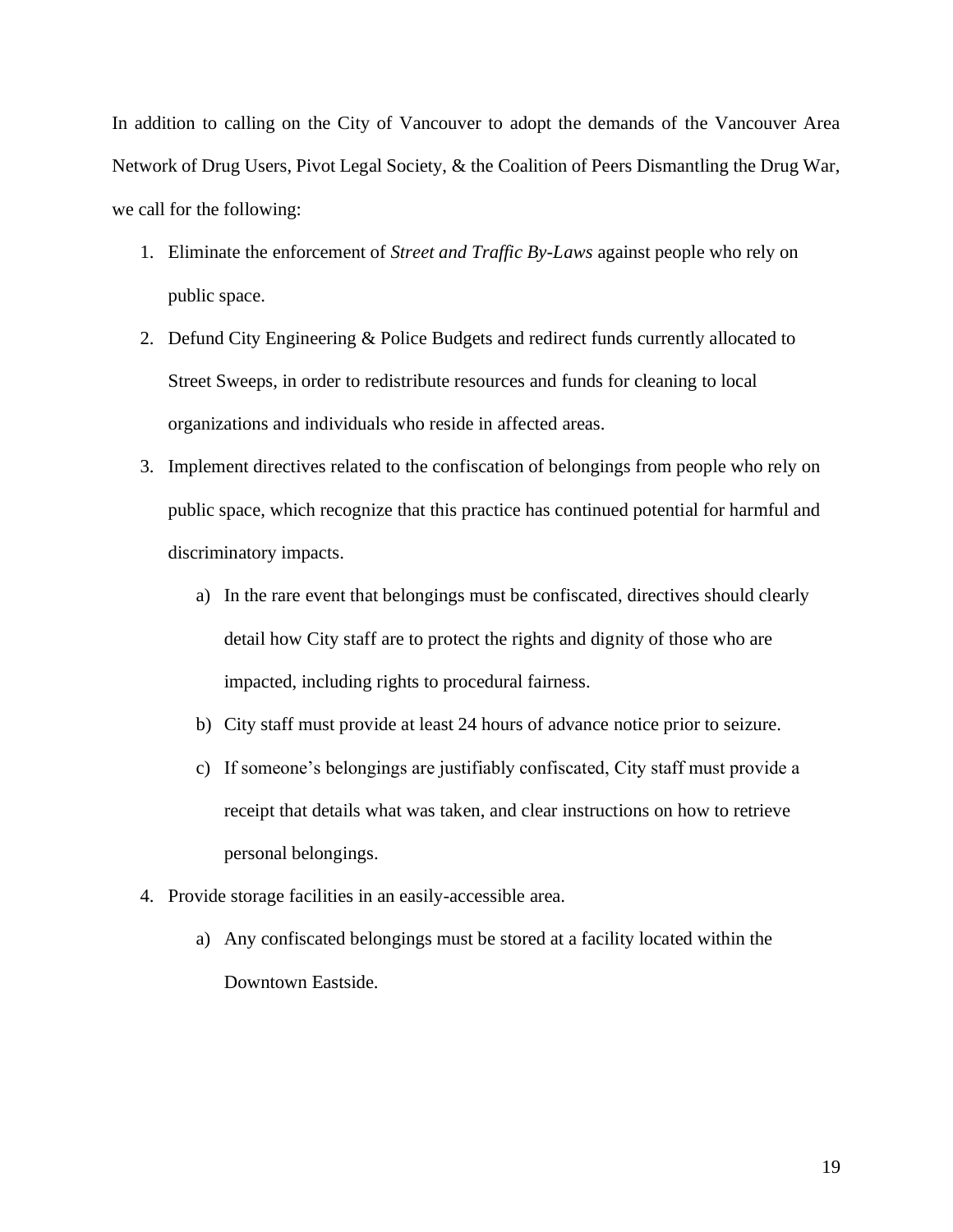- b) Storage facilities must be secure, easily accessible, of an adequate size, and informed by best practices and cultural safety for people who rely on public space.
- c) Retrieval processes must respect the limited access unhoused people have to identifying documentation.
- d) Storage facilities must provide long-term, low-barrier storage space (i.e. 3-6 months).
- 5. Conduct a peer-led stigma audit to specifically review the operations of City Engineering Services to identify instances of potential discrimination on the basis of social condition.
- 6. Drastically expand permanent parklets, green spaces, hygiene facilities, garbage disposal sites, and other public outdoor amenities such as covered cooking facilities, and cultural programming sites through the DTES, as these are essential public spaces.
- <span id="page-20-0"></span>7. Lobby the provincial government to add "social condition" as a protected ground in BC's *Human Rights Code*, as recommended by the Office of the Human Rights Commissioner.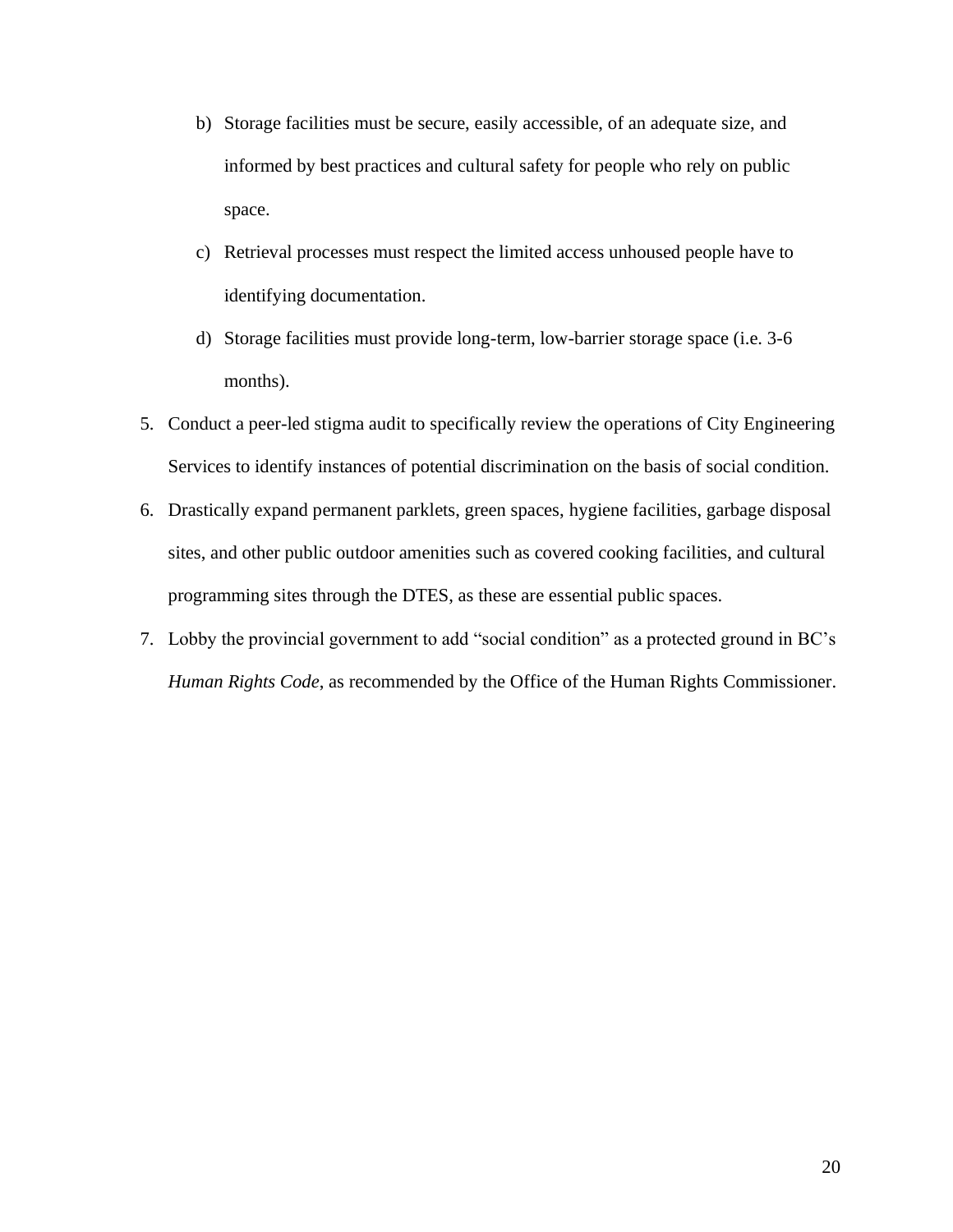### **Bibliography**

- 1. *Abbotsford (City) v. Shantz* [2015] BCSC 1909
- 2. ACLU Washington. "Homeless Sweeps Important Case Law and Frequently Asked Questions" (2017). Retrieved from: [https://www.aclu-wa.org/docs/homeless](https://www.aclu-wa.org/docs/homeless-sweeps-%E2%80%93-important-case-law-and-frequently-asked-questions)[sweeps-%E2%80%93-important-case-law-and-frequently-asked-questions](https://www.aclu-wa.org/docs/homeless-sweeps-%E2%80%93-important-case-law-and-frequently-asked-questions)
- 3. Blomley, Nicholas, Alexandra Flynn, and Marie-Eve Sylvestre. "Governing the belongings of the precariously housed: A critical legal geography." *Annual Review of Law and Social Science* 16 (2020): 165-181.
- 4. British Columbia Assembly of First Nations. "Experiences With Bylaw in Prince George" (2022). Retrieved from:<https://www.bcafn.ca/homelessness>
- 5. *Canadian Charter of Rights and Freedoms*, s 7, Part 1 of the *Constitution Act*, 1982, being Schedule B to the *Canada Act 1982* (UK), 1982, c 11.
- 6. City of Abbottsford. "Bylaw No. 1256-2003, Good Neighbour Bylaw". Retrieved from: <https://municipal.qp.gov.bc.ca/civix/document/id/coa/coabylaws/2003b1256#section4.8>
- 7. City of Kelowna. "Bylaw No. 8214, A Bylaw to Regulate and Control Panhandling" (2007). Retrieved from: [https://www.kelowna.ca/city-hall/city-government/bylaws](https://www.kelowna.ca/city-hall/city-government/bylaws-policies/panhandling-bylaw)[policies/panhandling-bylaw](https://www.kelowna.ca/city-hall/city-government/bylaws-policies/panhandling-bylaw)
- 8. City of Kelowna. "Bylaw No. 8120, Traffic Bylaw, Part 08" (2016). Retrieved from: https://www.kelowna.ca/city-hall/city-government/bylaws-policies/traffic-bylaw
- 9. City of Nelson. "Parks Bylaw No. 3330-2016". Retrieved from: https://nelson.civicweb.net/filepro/documents/488/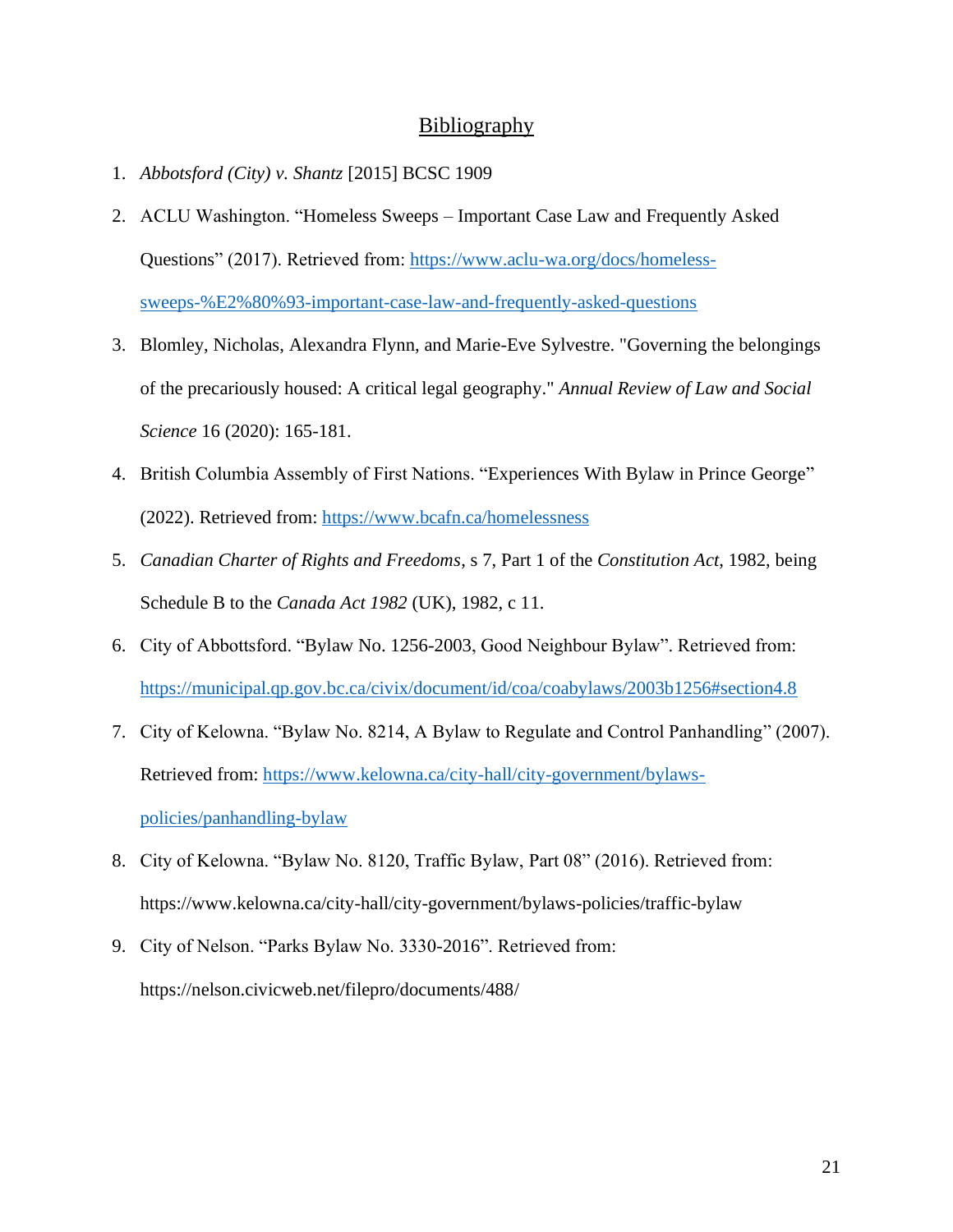- 10. City of Penticton. "Good Neighbour Bylaw No. 2012-5030". Retrieved from: [https://www.penticton.ca/city-hall/bylaws-enforcement/bylaws-directory/good-neighbour](https://www.penticton.ca/city-hall/bylaws-enforcement/bylaws-directory/good-neighbour-bylaw-no-2012-5030)[bylaw-no-2012-5030](https://www.penticton.ca/city-hall/bylaws-enforcement/bylaws-directory/good-neighbour-bylaw-no-2012-5030)
- 11. City of Prince George. "Safe Streets Bylaw No. 9209 2021". Retrieved from: https://bylaws.princegeorge.ca/Modules/bylaws/Bylaw/Details/56fdc741-4852-4ac6-801a-7ee9b3ea7588
- 12. City of Quesnel. "Nuisance Bylaw No. 1869, 2019". Retrieved from: https://quesnel.civicweb.net/document/114863#:~:text=3.5%20No%20person%20shall%20m ake,any%20weekend%20or%20statutory%20holiday
- 13. City of Vancouver. "Safe Operating Procedure: Dismantling of Transient Camps" (2017). Retrieved from*:* <https://vancouver.ca/files/cov/2017-504-release.pdf> p 52-61
- 14. City of Vancouver. "Street and Traffic By-law No. 2849" (consolidated 2022).
- 15. City of Victoria. "Parks Regulation Bylaw No. 07-059". Retrieved from: https://www.victoria.ca/assets/City~Hall/Bylaws/06- 056%20Parks%20and%20Recreation%20Fees%20Bylaw%202019%20Consolidation\_2022. pdf
- 16. Hermer, Joe. "'Move On', The First Ninety-Nine Days of the City of Prince George Safe Streets Bylaw" (2022). Retrieved from:<https://www.bcafn.ca/homelessness>
- 17. Herring, Chris, Dilara Yarbrough, and Lisa Marie Alatorre. "Pervasive penality: How the criminalization of poverty perpetuates homelessness." *Social Problems* 67, no. 1 (2020): 131- 149.
- 18. *Johnston v. Victoria (City)*, [2011] BCCA 400